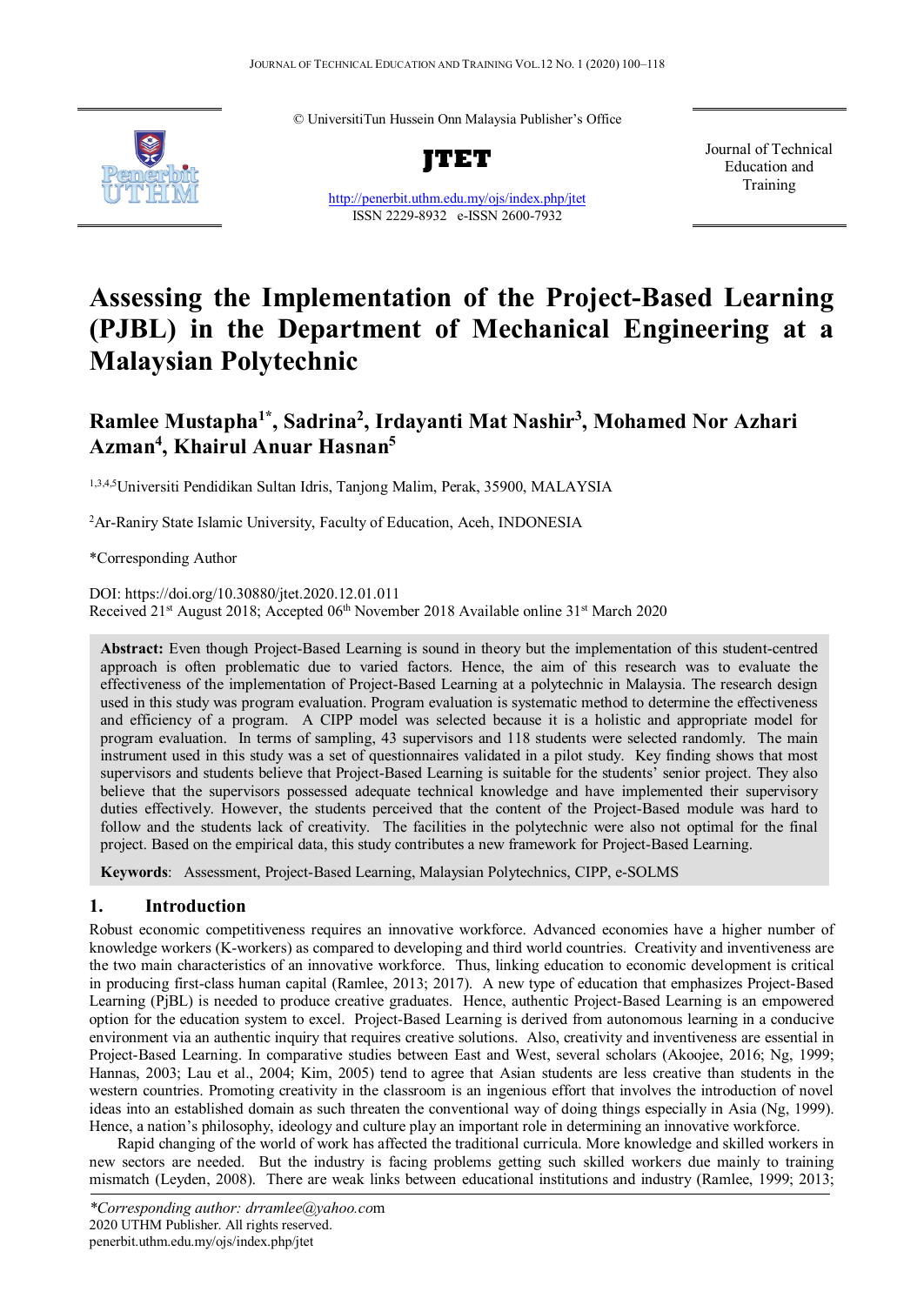2017). The education and training system is not producing adequate K-workers required by the industry (NEAC, 2010). The skills mismatch and skills shortage has prompted the government to study the suitability of the curriculum and training systems that need to be reformed to fulfill industrial needs (Fong, 2007). Nevertheless, the mismatch persists due to the lagging of curriculum reforms. In Asia, a considerable number of countries still use outdated TVET curricula and facilities. Poor quality of training facilities and infrastructure in vocational institutions cannot match the latest facilities in the industry.

In brief, the traditional teaching and learning paradigm is still widespread in TVET institutions. This paradigm focuses on a teacher-centered approach. Noraini (2009) stated that the teacher-centered approach has several shortcomings, for instance, static and passive students' learning due to the teachers' belief that the gurus are the sage on the stage. Little creativity or innovation is allowed – everything should follow the syllabus and ought to focus on finishing the syllabus on time – regardless of the students learn or not. Most of the time, the students are asked to regurgitate back whatever the teachers have said. Hence, the traditional pedagogy is imbued with mental slothful and lackluster ambiance. Effective learning would create more active students both in or outside the classroom. But frequently it does not happen when students are too dependent on the teacher. Hence, students sometimes feel bored when learning is centered on the teacher (teacher-centered learning). Teachers spend a considerable focus on the topic of teaching that prepares students for examinations, teachers are more focused on teacher-centered learning rather than student-centered learning (Noraini, 2009). Moreover, in the traditional teacher-centered classroom, students tend to keep quiet because they are not encouraged to ask questions even if they do not understand what the teacher says. Hence, most students learn the knowledge indirectly or only following their peers. Middlebrooks and Slupski (2002) stated that students easily become bored and less motivated to learn because they do not understand the purpose, meaning, and learning applications.

Boredom could be alleviated if students are given the chance to actively participate in the learning process. New learning models are introduced as alternatives to traditional rote learning and passive paradigm of "tabula rasa". Active learning and constructivist philosophy of learning is the bedrock of a new learning approach including Project-Based Learning (Grant, 2002; Karlin & Vianni, 2001). Project-Based Learning has progressed as a dynamic learning approach that integrates multiple skills in completing a challenging real-world project. The nature of actual problem-solving is open-ended which requires creative and optimal solutions (Donnelly & Fitzmaurice, 2005). Authentic project-based demands the trainees to think and solve the problem like real professionals (Boss, 2011). The project-Based Learning approach is interdisciplinary. As such, supervisors and trainees may consult other experts to solve the problem and complete the project (Railsback, 2002). Besides emphasizing high-order thinking, Project-Based Learning also accommodates group members with different learning styles and abilities. In short, Project-Based Learning stresses on individual and group learning through dynamic interaction and collaboration. Based on the weaknesses of the conventional teacher-centered paradigm that lacks authenticity and creativity, Project-Based approach is preferable and already being implemented in the final-year project course in Malaysian polytechnic system since 2008 (Md. Baharuddin et al., 2008; 2011; Mohd Noramdzan et al., 2014; Nor Khayati Basir et al., 2017). However, the effectiveness of the PjBL in the polytechnic has not been studied comprehensively. Hence, this study was designed to evaluate the effectiveness of the implementation of the final-year project using Project-Based Learning approach (PjBL) in the Department of Mechanical Engineering at a Malaysian Polytechnic.

#### **2. Related Works**

Constructivism is not a new theory in pedagogy. The theory rose from the main shortcoming of behaviourist theory that disregards a child's ability to construct his/her knowledge. Scholars such as Jean-Jacques Rousseau, John Dewey, and Jean Piaget and the current constructivists, believe that a child is active in learning and he/she could scaffold his/her knowledge. Project-Based Learning also emphasizes discovery learning by focusing on the process of discovery (Duffy & Cunningham, 1996). Project-Based Learning mainly evolves from the work of two influential psychologists: Jean Piaget and Lev Vygotsky (Wikiversity, 2011). Piaget was known as the first cognitive scholar who asserted that knowledge is constructed in the mind through assimilation and accommodation process. However, Vygotsky criticized Piaget's theory. Piaget emphasize intellectual or cognitive development while Vygotsky stressed on the social environment. However, few teachers teach in a pure didactic manner or a pure constructivist manner. Some teachers use both approaches (didactic and social constructivism) —switching from one to another (Moursund, 2009).

Project-Based Learning is assumed to be an effective teaching and learning method especially in technical institutions such as polytechnics. In Malaysia, public polytechnics system has been established since 1969. In 2012, a total of 87,440 students enrolled in polytechnics as compared to 60,840 students in 2009 (Sahul Ham et al., 2010). The growing number of students joining polytechnics is making the system as one of the largest technical education providers in Malaysia. To cope with contemporary challenges, Polytechnics Transformation Plan was launched in 2010 with these emphases (Department of Polytechnics Education, 2010): (a) to spearhead polytechnics as a preferred training institution in technical and vocational areas in the semi-professional sector, (b) to continuously assess the relevance of the polytechnics programs to the needs of the industry, (c) to strengthen the niche technology areas to produce marketable graduates, (d) to enhance polytechnics ranking, and (e) to offer new competitive programs.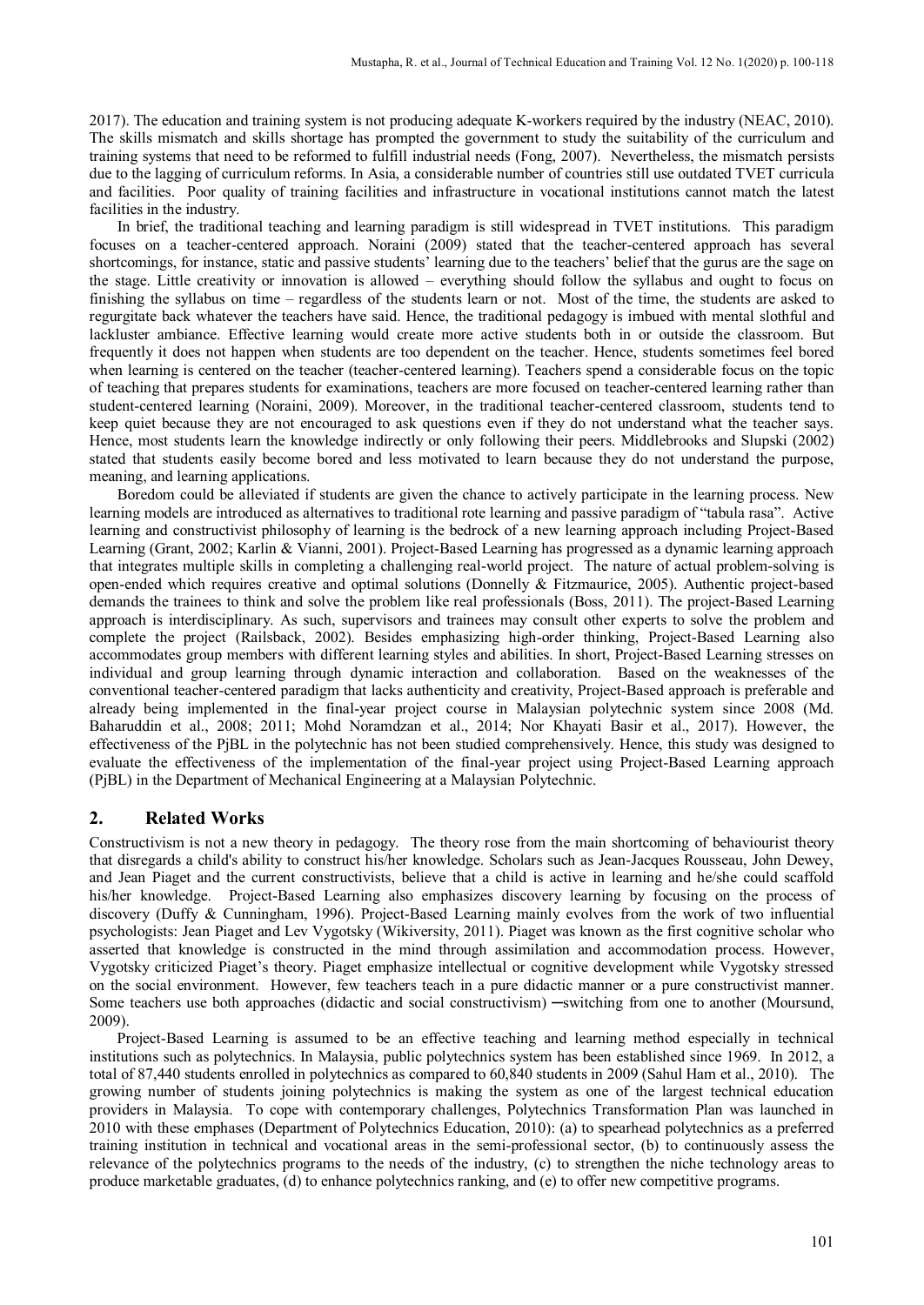Based on the Economic Transformation Plan (ETP), Malaysia desires to attract foreign students to study in Malaysian higher education institutions – either public or private. In 2014, a total of 35,592 foreign students were studying in Malaysian universities and colleges (UNESCO Institute for Statistics, 2016). If combined with foreign and local students, there are about one million tertiary students in Malaysia. Educational and training institutions are the gateway to graduate employability. Malaysia puts a relatively high amount of public funds into the education sector as compared to other Asian countries (Ministry of Education, 2012; Khaled Nordin, 2013). With a population approaching 30 million people, Malaysia has 20 public universities, 26 private universities, 23 private university colleges, 28 polytechnics, 74 community colleges, 434 private colleges and several branch campuses of foreign universities based on 2011 statistics [\(www.moe.gov.my/\)](http://www.moe.gov.my/).

TVET is one of the various disciplines of education that can play a crucial role in promoting sustainable economic growth and socio-economic development of a nation (Mclean, Jagannathan & Sarvi, 2013; Peter et. al., 2016; Ramlee, 2017; Ramlee & Greenan, 2002; Ramlee &Abu, 2004; Ramlee & Norani, 2007; Ramlee & Norhasni, 2008). The emerging of the innovation-led economy requires more creativity on part of the workers to generate new ideas, services or products. Innovative ideas could spring forth by solving a challenging problem or by completing a real-world project. Project-Based Learning is embedded in most TVET curricula. Project-Based Learning stresses on knowledge construction derived from previous knowledge, experience, and interaction with the social environment. Besides, advocates assert that Project-Based Learning prepares students for creative work, critical thinking and effective teamwork as required in the real workplace (David, 2008). In brief, Project-Based Learning was introduced because of the deficiency of the traditional pedagogy. Hence, Project-Based Learning is a powerful tool to enhance creativity and innovation. In the Malaysian polytechnics, Project-Based Learning has been implemented since 2008 (Md. Baharuddin et al., 2008; 2011; Mohd Noramdzan et al., 2014; Nor Khayati Basir et al., 2017). This final-year senior project-based learning course (J5012) is a group project designed to assess the students' competencies in Mechanical Engineering. In this one-semester project, each group is assigned with one supervisor (polytechnic lecturer) to guide the students. The final assessment of the project will be graded by a jury after the students' project demonstration.

The philosophy of active learning, student-centered and group dynamics is embedded in Project-Based Learning. Project-Based Learning involves mind and hands. Inauthentic Project-Based Learning, students are given a real problem or actual situation in which they are asked to find the solutions by gathering various inputs from books, journals, handbooks, manuals, brochures, the Internet and so on. Teachers only act as guides or catalysts to the students. In addition, several researchers believe that technology enhances Project-Based Learning (Moursund, 2002). Technology plays a dynamic role in making the knowledge construction process explicit, thereby helping learners to become aware of that process (Jonassen et al., 1999). Kivunja (2015) argues that technology makes the environment more authentic to students because, among others, the computer provides access to data and information and expands interaction and collaboration with others via digital networks.

In polytechnics, technology-based learning environments are designed to support advanced knowledge acquisition. And that can be done by providing environments and thinking tools that engage the constructivist conception of learning (Kommers, Jonassen, & Mayes, 1992). Thinking tools are technology systems or applications that extend the intellectual functionality of the learner by engaging the learner to tasks that facilitate knowledge construction. Even a simple Internet tool, for example, could add critical and valuable dimensions to enhance Project-Based Learning. Another advantage of digital technology, the Internet — is that access to information on other projects is open to wider audiences. More specifically, students have the opportunity to examine, review and browse other similar projects–thus, giving them a myriad of ideas to embark on their project. In sum, digital technology has changed the traditional way of teaching (Kwek, 2011).

In the Malaysian polytechnics system, e-Students Learning Management System (e-SOLMS) is used in tandem with Project-Based Learning. The system was designed by Universiti Sains Malaysia (Md. Baharuddin et al., 2008; 2009; 2011). Most importantly, the web can be used as a communication and collaboration medium to build ongoing dialogues between the project participants and their supervisor. These "students-mentor" dialogues can be planned and organized to facilitate learnings and trouble-shooting. A networked project typically involves students in distant locations cooperating to research, exchange information, and learn from one another, although the distant partners may include experts. Students may conduct research, perform experiments in their community, and report their findings. They may pose questions to experts or exchange information with their peers.

#### **3. Problem Statement**

Employers lament on graduates' competencies, especially those employees who lack innovation and high-order thinking skills (Lowden et al., 2011). Innovation is weak in most Asian countries (Lohani, 2013) due to a lack of "new" knowledge and capacity to innovate. Most of the new knowledge usually derived from creative discoveries and scientific breakthroughs originated from Western countries. Malaysian education system relies heavily on memorization of the facts. Conventional teaching and learning methods have suppressed the creativity of the students. The traditional teaching method notably assumes students are a passive recipient of knowledge and the teacher should spoon-feed the students. Hence, it is different from Project-Based Learning, where teachers act as a facilitator of learning. Project-Based Learning is an approach that transforms teaching from "teachers telling" to "students doing"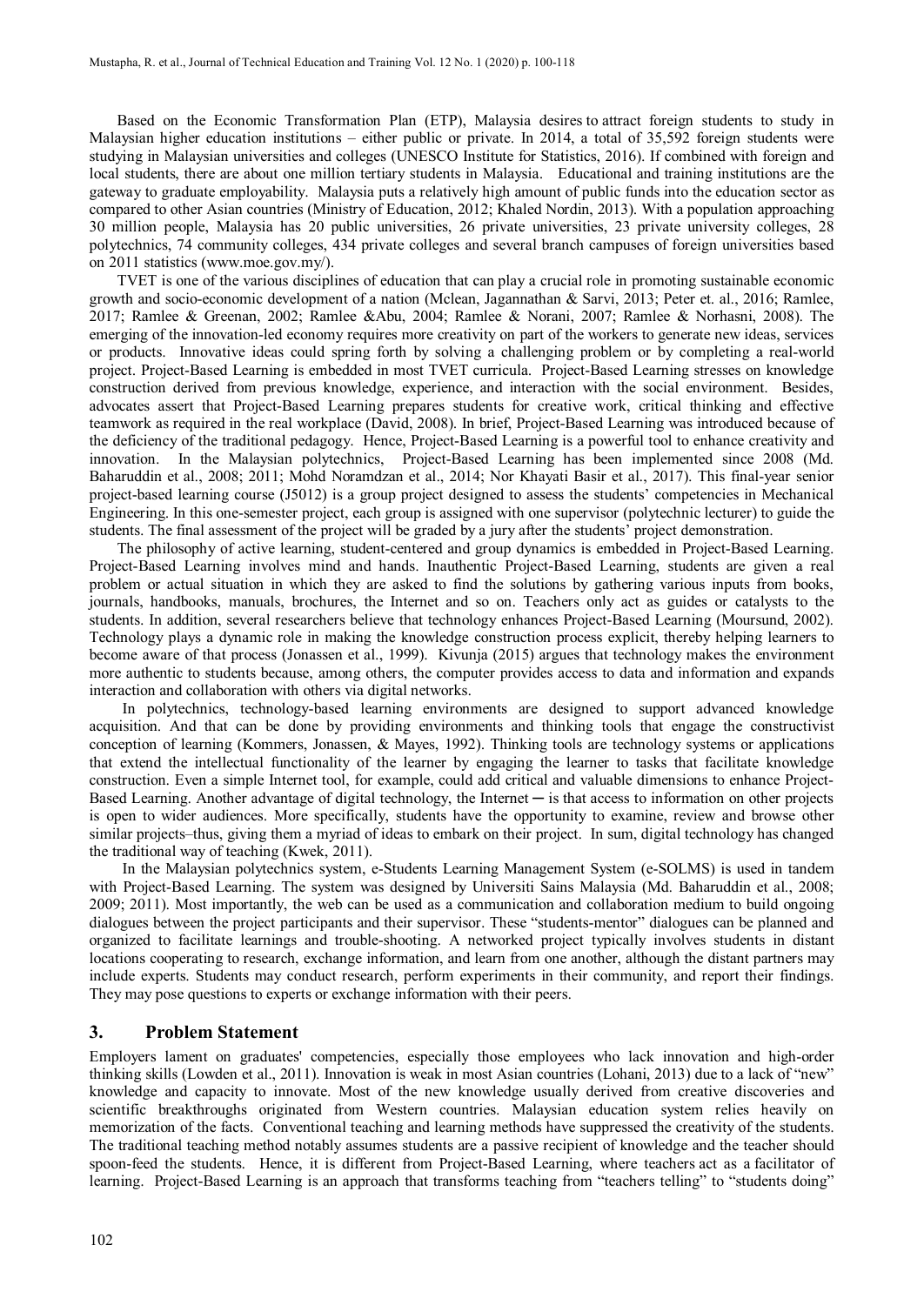(El Kamoun et al., 2011). In Project-Based Learning, students become active problem-solvers and meaning-makers. Further, the students collaborate or cooperate by forming groups, organize their learning activities, conduct research, synthesize information, organize time and reflect their learning. In Project-Based Learning, a teacher is not "sage on the stage"; but rather a "guide on the side" and assumes the role of cognitive and meta-cognitive coach (by asking, monitoring, probing, managing, group relating, keep moving) rather than knowledge-holder and disseminator (Schneider, 2005). According to Quah et al, (2009), university students in Malaysia lack creativity. The low level of creativity among Malaysians could be a stumbling block for the nation that hopes to achieve an advanced country status in 2020. In the innovation-led economy, a new type of workforce is required.

To fulfill the need of the industries, the real working environment requires a workforce with the right skills. Ramlee et al., (2002; 2004) stated that employers in the manufacturing industry in Malaysia believed that the technical graduates possess technical know-how but inadequate of generic or transversal skills such as critical and innovative skills, inter- and intra-personal skills, entrepreneurial and problem-solving skills. The National Employers Skills Survey (2003) reported that several employers in England complaint about the lack of these transversal skills in the employees: communication, customer-handling, teamwork, and problem-solving. The mismatch between the supply and demand for a skilled workforce needs to be addressed more comprehensively through a more structured academia-industry collaboration, especially in the critical areas such a curriculum development and industrial training (Malaysia, 2006). Productivity and Investment Climate Survey (PICS) 2002/2003 (cited in Yogeesvaran, 2005) also found that the shortage of critical skilled workers as the main problem faced by a majority of the firms surveyed. The issue of skills mismatch is seen as the weakness of education and training institutions in providing suitable human resources that satisfy the requirements of the industry (Yogeesvaran, 2005). The mismatch is detrimental to the external efficiency of a country's economic development (Cao, 2010). Economic development could be improved if the education system is relevant to the labor market.

Project-Based Learning tends to be a relevant approach for TVET. According to Buck Institute for Education (2011) and Lipson et al. (2007), Project-Based Learning is an innovative teaching method that engages students in active learning by solving a real-world problem and integrating multiple skills through a student-led inquiry process. Besides, Project-Based Learning requires collaborative investigation in producing an artifact or a product (Blumenfeld et al., 1991). Nevertheless, Project-Based Learning is relatively challenging to plan and implement due to its complexity. The other disadvantages of Project-Based Learning are the high cost and time-consuming. Subjectivity in the assessment of Project-Based Learning is another delicate issue. Hence, the real effectiveness of the method is questionable. However, empirical research in this area is scarce. Therefore, this study was designed to evaluate the effectiveness of Project-Based Learning at one of the polytechnics in Malaysia by using the modified CIPP (Context, Input, Process, and Product) model.

# **4. The Conceptual Framework**

Program evaluation is critical to improving the content and the implementation of a system. This evaluation study was conducted to evaluate the efficiency of Project-Based Learning at a Malaysian polytechnic. The CIPP model by Stufflebeam (1971; 2002) was selected as the conceptual framework in this empirical study. The CIPP evaluation model was chosen because it was a versatile program evaluation model across a wide range of applications. It could enhance our understanding of the design process and may offer insight into which areas could be improved in future undertakings. Figure1 shows the conceptual framework that focuses on three main domains  $-$  input  $(I)$ , process  $(P)$ , and product (P). The context (C) domain was excluded in this study because all public polytechnics in Malaysia have the same context and the same standard curricula. One of the limitations of the study is that we did not include the context domain due to the common curriculum and subject codes offered throughout polytechnics in Malaysia due to MQA requirements.

Based on Blumenfeld et al., (1991) and Mergendoller and Thomas (2000), the input domain focuses on the Project-Based Module and the supervisor's readiness. Next, the process domain consists of finding the idea, problem-solving, time management, and knowledge improvement (Mergendoller & Thomas, 2000). Finally, product design and product quality are the main indicators in the product dimension as proposed by Barak and Dori (n.d.).

The purpose of this evaluation research was to determine the efficiency of the Project-Based Learning (Final Project course) as perceived by the students and their supervisors at a Malaysian polytechnic. Specifically, the research questions of this study were:

- i. What are the significant differences in the input dimension of the Project-Based Learning as perceived by the students and their supervisors?
- ii. What are the significant differences in the process dimension of the Project-Based Learning as perceived by the students and their supervisors?
- iii. What are the significant differences in the product dimension of the Project-Based Learning as perceived by the students and their supervisors?
- iv. What are the factors that influence the efficiency of Project-Based Learning?
- v. What is a new framework for Project-Based Learning that could be proposed?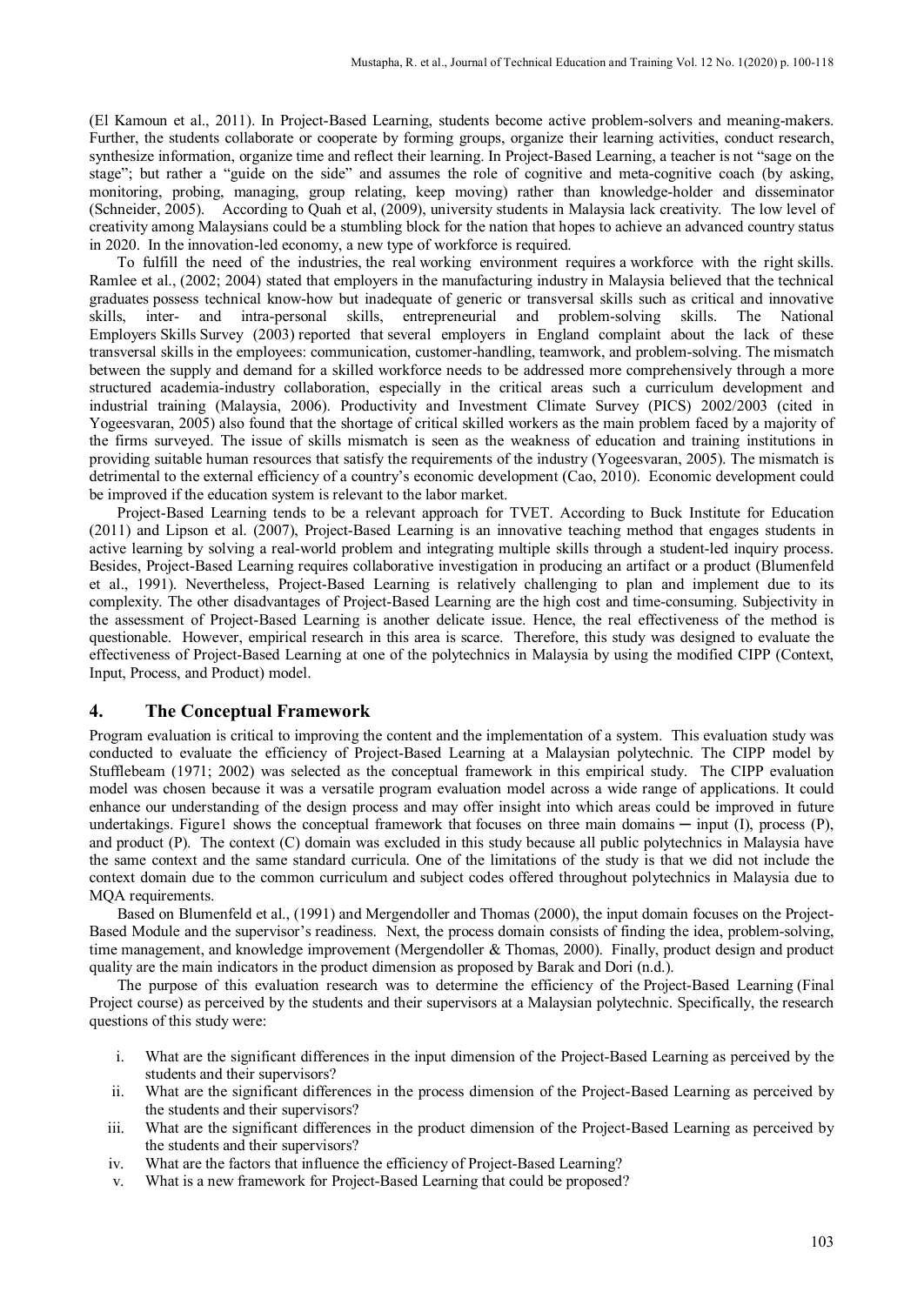

#### **4.1 The Null Hypotheses**

| Ho <sub>1</sub>  | There is no significant difference in the input dimension between students and supervisors.                      |
|------------------|------------------------------------------------------------------------------------------------------------------|
| Ho2              | There is no significant difference in the process dimension between students and                                 |
| H <sub>0</sub> 3 | supervisors.<br>There is no significant difference in the product dimension between students and<br>supervisors. |

### **5. Methodology**

This evaluation research was designed to assess the perception of students and supervisors regarding Project-Based Learning at a public polytechnic. This study used Stufflebeam's CIPP (Context, Input, Process, and Product) evaluation, model. This model was modified in which the context dimension was excluded due to the same context for all public polytechnics in Malaysia. Based on Stufflebeam's model as illustrated in Figure 1, the input dimension consists of the Project-Based module and aptness of the supervisors. The teaching and learning process was identified as the process dimension. And lastly, the product dimension was measured by the quality of the students' final product.

There were two target populations in this study. The first population was final-project course' supervisors in the Mechanical Engineering Department in the selected polytechnic. The second population was the final-semester students who were completing the final-year project. Based on Krejcie and Morgan's sample size formula, a population of 170 would be represented by a sample of 118 respondents. The random sample of 70 students was selected from Agricultural Mechanical Engineering (DPT), 42 students were selected from Automotive Mechanical Engineering (DAD), and 6 students were selected from Mechanical Engineering Program (DEM). The sample consisted of 118 students who were perceived to be adequate based on the Krejcie and Morgan (1970) sample size table. As mentioned earlier, a population of 76 supervisors was identified. However, only 43 supervisors were willing to participate in the study. Since the samples were selected from only one polytechnic so the results from this study have limited generalization. The findings cannot be generalized to all polytechnics in Malaysia.

Before conducting the pilot test, the questionnaires were validated by three experts specializing in engineering technology. The draft instruments were modified based on the experts' recommendations. The pilot study was conducted on 20 students and 10 lecturers. The Alpha Cronbach coefficients were determined by analyzing the pilot study's data. The coefficients were found to be high, ie., between 0.70 and 0.94. Thus, the instruments were considered valid and reliable.

#### **6. Results**

Table 1 shows the Input Dimension. For item L1, the students believed (M=3.79; SD=0.82) that Project-Based Learning is appropriate for the final-year project course J5012. Most of the respondents were confident (M=3.73; SD=0.83) that they were able to start their project by using a Project-Based Learning approach (L2). In item L3, the students believed (M=3.70; SD=0.85) that the module was designed based on the Project-Based Learning model. Concerning student activity in the module (item L4), the students agreed (M=3.80; SD=0.85) that they followed the module in completing their project. Nevertheless, the students barely agreed(M=3.59; SD=0.72) that they understand the content of the module (item L5). In terms of the weekly goal setting, the students believed  $(M=3.76; SD=0.83)$  that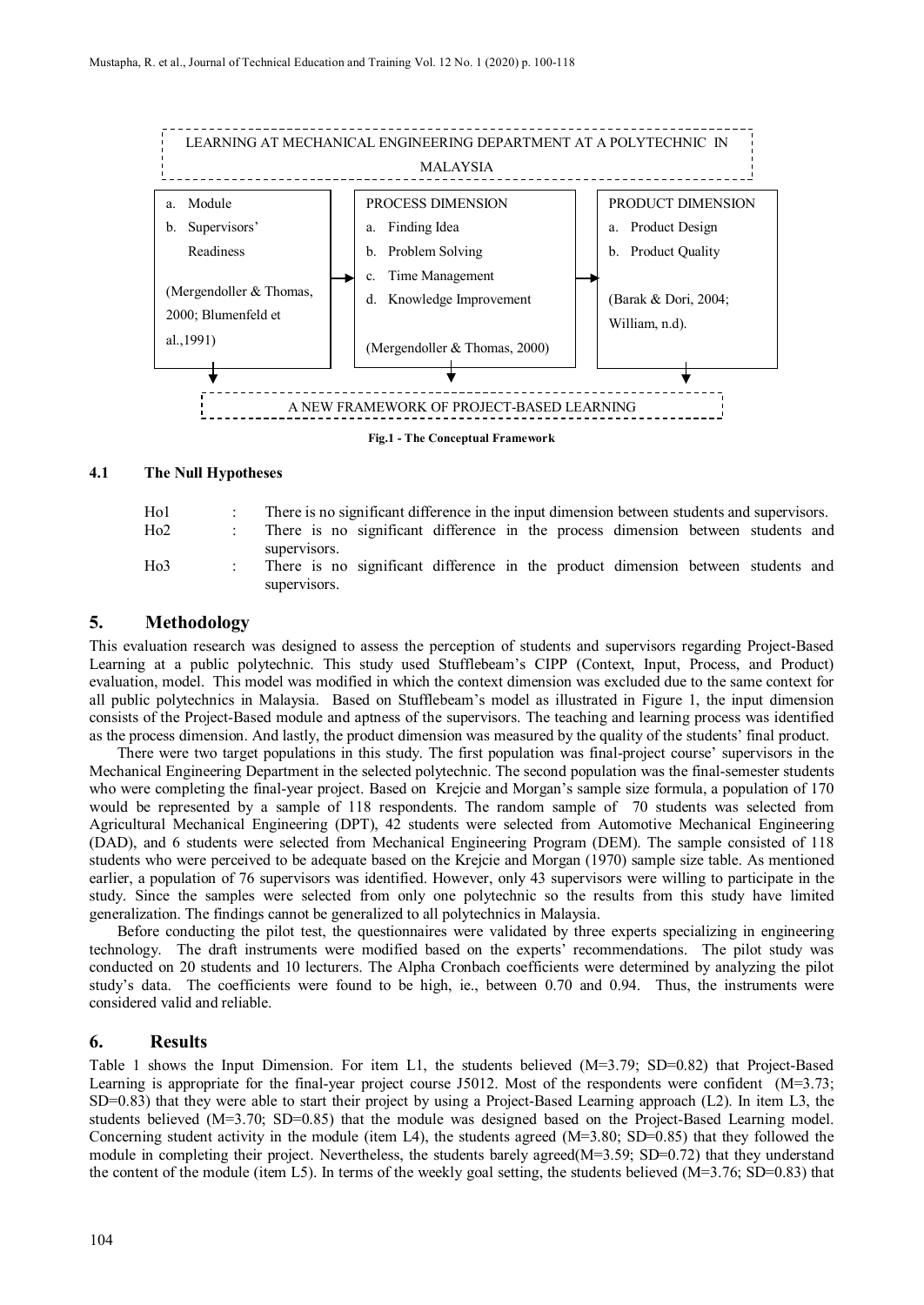the procedure has assisted them to be savvier (item L6). Finally, the students admitted  $(M=3.89; SD=0.92)$  that though the project was challenging at first they had gradually succeeded to complete the project (item L7). Item L7has shown a high standard deviation which suggested polarized responses.

|                  | <b>Items</b>                                                                                                   | M(ME)      | SD   | Interpretation |
|------------------|----------------------------------------------------------------------------------------------------------------|------------|------|----------------|
| L1.              | In my opinion, Project-Based Learning<br>approach was appropriate for project course.                          | 3.79(0.07) | 0.82 | Agree          |
| L2.              | With Project-Based Learning, I am confident to<br>start my project.                                            | 3.73(0.07) | 0.83 | Agree          |
| $L3$ .           | Project management module was designed<br>based on Project-Based Learning approach.                            | 3.70(0.07) | 0.83 | Agree          |
| L4.              | Students' project activity was based on the<br>project module.                                                 | 3.80(0.06) | 0.85 | Agree          |
| L5.              | Project management module content was easy<br>to understand.                                                   | 3.59(0.09) | 0.72 | Agree          |
| L <sub>6</sub> . | Weekly goal setting has helped me to focus on<br>what to be accomplished.                                      | 3.76(0.07) | 0.83 | Agree          |
| L7.              | Initially, I found project course J5012 was a<br>challenge, but the project succeeded by using<br>this module. | 3.89(0.08) | 0.92 | Agree          |
|                  | Total average                                                                                                  | 3.75       | 0.83 |                |

**Table 1 - Input Dimension (The Modules) of Project-Based Learning perceived by Students (n =118)**

In terms of supervisors' readiness, items L8 through L10 (see Table 2) were formulated to identify the students' perceptions regarding their supervisors' readiness for Project-Based Learning. The supervisor's readiness was an Input Dimension in the present study. Regarding the supervisors' knowledge (item L8), the students believed (M=4.07; SD=0.74) that their supervisors were knowledgeable. For item L9, the students agreed (M=4.10; SD=0.87) that the supervisors have done effective supervisory duties. Finally, for item L10, most students strongly believed (M=4.25; SD=0.70) that they and their supervisors determined the objectives which to be achieved in the project. At a 95% confidence level, the margins of error for items L8 through L10 ranged from 0.06 to 0.08.

#### **Table 2 - Input Dimension (The Supervisors' Readiness) of Project-Based Learning Perceived by Students**

|                   | <b>Items</b>                                 | M (ME)     | SD   | Interpretation        |
|-------------------|----------------------------------------------|------------|------|-----------------------|
| L8.               | My supervisor has the appropriate technical  | 4.07(0.06) | 0.74 | Agree                 |
|                   | knowledge about my project.                  |            |      |                       |
| L9.               | My supervisor has supervised me effectively. | 4.10(0.08) | 0.87 | Agree                 |
| L <sub>10</sub> . | My supervisor and I have determined the      | 4.25(0.06) | 0.70 | <b>Strongly Agree</b> |
|                   | objectives to be achieved in the project.    |            |      |                       |
|                   | Total average                                | 4.14       | 0.77 |                       |

Note: In parenthesis is the margin of error at 95 % confidence level

As depicted in Table 3, the means, margins of error, and standard deviations for items S1 to S7 were displayed to answer Research Question 1 from the supervisors' perspective. Regarding item S1, the supervisors strongly agreed (M=4.58; SD=0.54) that the Project-Based Learning approach is appropriate for project course J5012. The supervisor also strongly agreed (M=4.49; SD=0.50) that they could supervise the project effectively with the Project-Based Learning approach (item S2). Regarding item S3, the supervisor believed (M=4.23; SD=0.64) that the project management module was appropriate for the students. Concerning students' project activity, the supervisor strongly believed (item S4, M=4.33; SD=0.52) that student's project activity was based on the module and they also claimed that module content was easy to understand (item S5,  $M=4.42$ ; SD=0.54). In terms of item S6, the supervisors strongly agreed (M=4.42; SD=0.58) that the weekly goal setting in the module has helped their students to focus on what to be accomplished in the project. Finally, the respondents were strongly believed (M=4.35; SD=0.57) that the module was designed based on Project-Based Learning approach (item S7).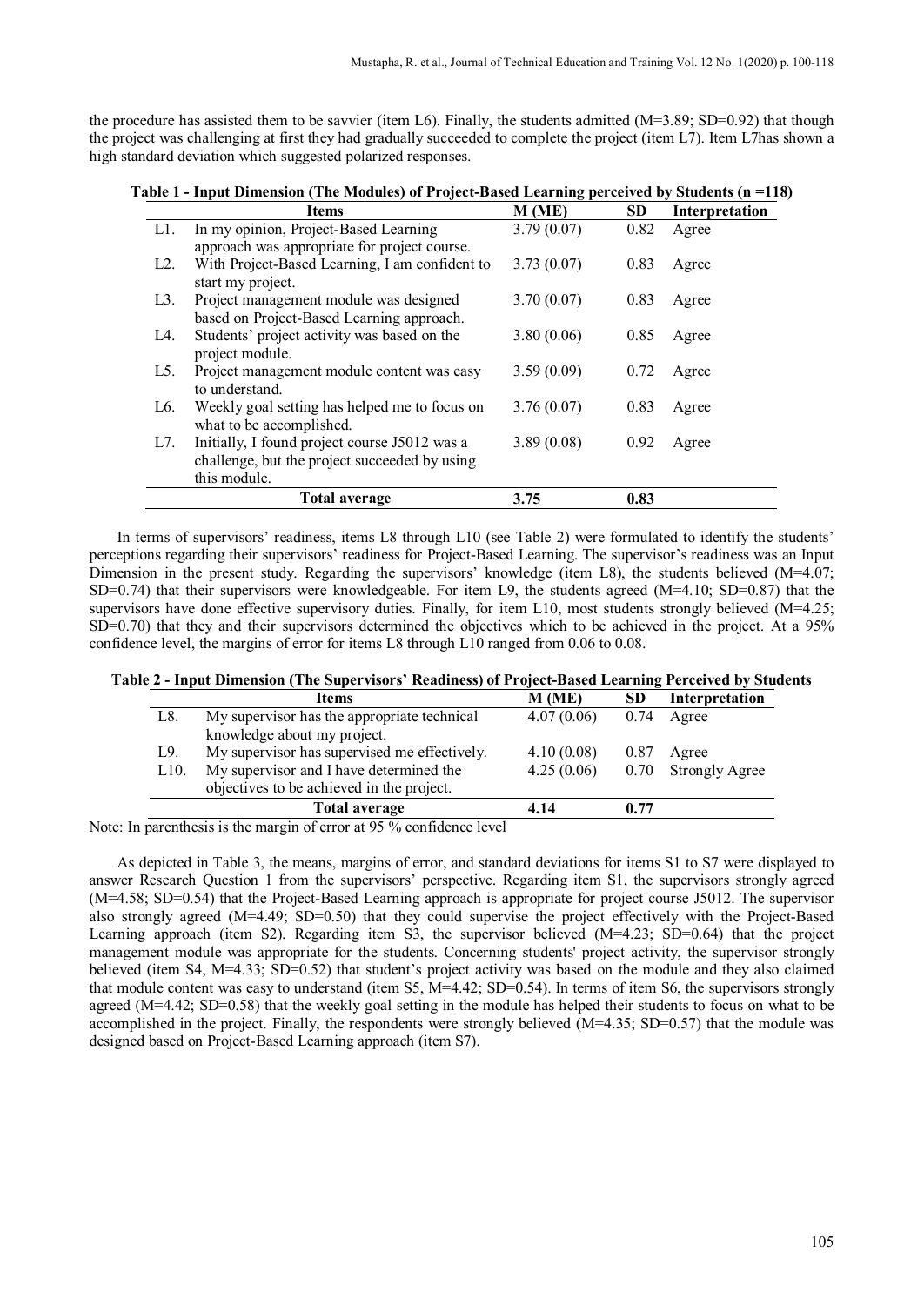|                  | <b>Items</b>                                                                        | M(ME)      | <b>SD</b> | Interpretation        |
|------------------|-------------------------------------------------------------------------------------|------------|-----------|-----------------------|
| S1.              | In my opinion, Project-Based Learning was                                           | 4.58(0.08) | 0.54      | <b>Strongly Agree</b> |
|                  | suitable for final-year project course J5012.                                       |            |           |                       |
| S <sub>2</sub> . | With Project-Based Learning, I could supervise<br>the project effectively.          | 4.49(0.07) | 0.50      | <b>Strongly Agree</b> |
| S3.              | Project management module was appropriate<br>designed for the students.             | 4.23(0.09) | 0.64      | <b>Strongly Agree</b> |
| S4.              | Students' project activity was based on the project<br>module.                      | 4.33(0.08) | 0.52      | <b>Strongly Agree</b> |
| S5.              | Project management module content was easy to<br>understand.                        | 4.42(0.08) | 0.54      | <b>Strongly Agree</b> |
| S6.              | Weekly goal setting has helped my students to<br>focus on what to be accomplished.  | 4.42(0.08) | 0.58      | <b>Strongly Agree</b> |
| S7.              | Project management module was designed based<br>on Project-Based Learning approach. | 4.35(0.08) | 0.57      | <b>Strongly Agree</b> |
|                  | <b>Total average</b>                                                                | 4.40       | 0.55      |                       |

| Table 3 - Input Dimension (The Module) of Project-Based Learning Perceived by The Supervisors ( $n = 43$ ) |  |  |  |  |  |
|------------------------------------------------------------------------------------------------------------|--|--|--|--|--|
|------------------------------------------------------------------------------------------------------------|--|--|--|--|--|

Note: In parenthesis is the margin of error at 95 % confidence level

Input dimension in terms of supervisors' technical knowledge and supervisory skills (items S8 through S10)in Table 4 was tabulated. Regarding the supervisors' technical knowledge (item S8), the supervisors strongly agreed (M=4.21; SD=0.63) that their knowledge was appropriate with the students' project. For item S9, the supervisors strongly believed (M=4.28; SD=0.59) that they implemented supervisory duties effectively. Finally, the supervisors strongly agreed (M=4.44; SD=0.54) that the students determine their project goal with their supervisor. The relatively small standard deviation (itemsS8-S10) for the supervisors indicated a high consensus among the respondents.

**Table 4 - Input Dimension (The Supervisors' Readiness) of Project-Based Learning as Perceived by The Supervisors (n = 43)**

|                   | <b>Items</b>                                                                     | M(ME)      | <b>SD</b> | Interpretation        |
|-------------------|----------------------------------------------------------------------------------|------------|-----------|-----------------------|
| S8.               | I have the appropriate technical knowledge with<br>project title.                | 4.21(0.09) | 0.63      | <b>Strongly Agree</b> |
| S9.               | I implement supervisory duties effectively.                                      | 4.28(0.09) | 0.59      | <b>Strongly Agree</b> |
| S <sub>10</sub> . | My students and I determined the project goals<br>to be achieved in the project. | 4.44(0.08) | 0.54      | <b>Strongly Agree</b> |
|                   | <b>Total average</b>                                                             | 4.31       | 0.58      |                       |

Note: In parenthesis is the margin of error at 95% confidence level

Table 1 and Table 2 show the margin of error for the students' data were found lower than the margins error of the supervisors' data at the 95% confidence level (see Table 3 and Table 4). One possible explanation is that the student sample size was larger  $(n=118)$  than the supervisor sample size  $(n=43)$ . The margin of error of a confidence interval tends to increase when the sample size decreases and the standard deviation increases. The total means for the input dimension in terms of the Project-Based Learning module, the supervisors' mean (M=4.40; SD=0.55) is higher than the students' mean (M=3.75; SD=0.83). This could implicate that the supervisors have a more favorable attitude towards the module than their students. Regarding supervisors' readiness, the total mean for the supervisors (M=4.31; SD=0.58) is higher than the students (M=4.14; SD=0.77). This could conclude the supervisors believed that they had a higher level of readiness than it was perceived by their students.

To examine the differences between the students and the supervisors' data, the null hypothesis one (Ho1) was formulated. The independent samples t-test was carried out to determine whether there was a significant difference between the two mean scores. The result showed that  $t(159) = -5.52$ ,  $p = 0.00$ , the p-value was smaller than 0.05. Thus, the Ho1 was rejected (see Table 5).

|  |  | Table 5 - Independent T-Test for Input Dimension of The Students' and The Supervisors' Perspectives |  |  |  |  |
|--|--|-----------------------------------------------------------------------------------------------------|--|--|--|--|
|  |  |                                                                                                     |  |  |  |  |

| <b>Input Dimension</b> |             | Mean | SD   |
|------------------------|-------------|------|------|
| <b>Students</b>        | .18         | 3.86 | 0.81 |
| <b>Supervisors</b>     | $4^{\circ}$ | 4.37 | 0.56 |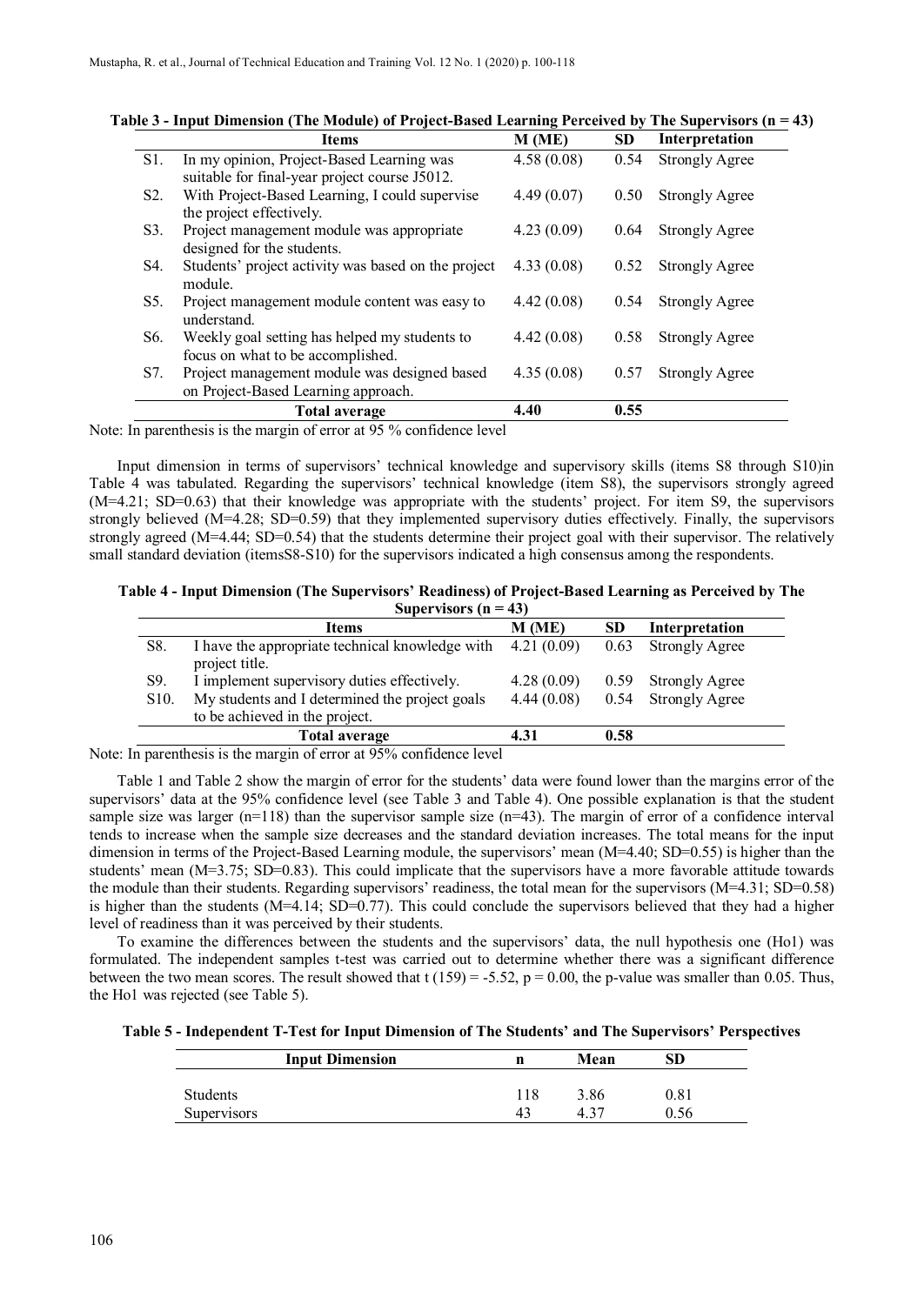| Levene' test    |      |         |         |    |              |         |       | T-test for Equality of Means 95% CI |         |
|-----------------|------|---------|---------|----|--------------|---------|-------|-------------------------------------|---------|
| Variance        |      | Sig.    | t-value | df | Sig.         | Mean    | SЕ    | Lower                               | Upper   |
|                 |      |         |         |    | $(2-tailed)$ | Diff.   | Diff. |                                     |         |
| Equal           | 4.84 | $0.02*$ | $-5.52$ | 59 | $0.00\,$     | $-5.06$ | 0.91  | -6.87                               | $-3.25$ |
| Unequal         |      |         | $-6.65$ | 12 | 0.00         | $-5.06$ | 0.76  | $-6.57$                             | $-3.55$ |
| $*0::0::4:1005$ |      |         |         |    |              |         |       |                                     |         |

**\***Significance at p<0.05

For the Input Dimension, the overall mean for the students was 3.86 and the mean for the supervisors was 4.37. The difference between these two groups was significant at  $0.05 \alpha$ -level. It concluded that supervisors' mean is higher than students'. Thus, it indicated that the supervisors perceived better than the students regarding the items in the Input Dimension. Finding an idea or title of the project was the first main step in the project. Table 6 addresses the students' perception including the means, margins of error and standard deviation. Regarding finding the project's idea, the students agreed  $(M=3.92; SD=0.79)$  that they had acquired the idea before the project began (item L11). The students also agreed (M=3.92; SD=0.85) that they were encouraged by the supervisors to find the real problem in the industry (item L12). Nevertheless, the students seemed uncertain  $(M=3.48; SD=0.93)$  to find the idea at the library (item L13). Thus, the students seemed to agree (M=3.87; SD=0.94) that they decided idea by themselves (item L14). However, the standard deviations for item L13 andL14 were relatively high suggested a high variation in responses. Finally, the students strongly agreed (M=4.26; SD=0.77) that they discussed project ideas with the supervisor before the project begins (item L15).

|                   | Items                                               | M(ME)      | <b>SD</b> | Interpretation        |
|-------------------|-----------------------------------------------------|------------|-----------|-----------------------|
| L11.              | I have the idea about the project before project    | 3.92(0.07) | 0.79      | Agree                 |
|                   | begins.                                             |            |           |                       |
| L <sub>12</sub> . | I was encouraged to assess the real problem in the  | 3.92(0.08) | 0.85      | Agree                 |
|                   | industry by my supervisor.                          |            |           |                       |
| L <sub>13</sub> . | I went to the library or information centre to find | 3.48(0.08) | 0.93      | Uncertain             |
|                   | ideas for my project.                               |            |           |                       |
| L14.              | I decided the idea for the project by myself        | 3.87(0.08) | 0.94      | Agree                 |
| L15.              | I discussed project idea with my supervisor before  | 4.26(0.07) | 0.77      | <b>Strongly Agree</b> |
|                   | project begins.                                     |            |           |                       |
|                   | Total average                                       | 3.89       | 0.85      |                       |

Note: In parenthesis is the margin of error at 95% confidence level

Finding the idea for the students' project was relatively problematic. Even though supervisors were strongly agreed (M=4.33; SD=0.60) that they encouraged their students to assess the real problem in the industry (item S11) but the supervisors just slightly agreed ( $M=3.51$ ; SD=0.76) that the students went to the library to find an idea about the project (item S12). About creativity, the supervisors seemed to agree (M=3.65; SD=0.72) that the students were creative in finding the idea for a project (item S13). In terms of mentoring, the supervisors strongly agreed (M=4.23; SD=0.89) that the students discussed the project idea with their supervisor (item S14). However, the standard deviation for item S14 was relatively high which suggested a high variation in responses among the supervisors for the item.

|                   | <b>Items</b>                                                                                                                | M (ME)     | <b>SD</b> | Interpretation        |
|-------------------|-----------------------------------------------------------------------------------------------------------------------------|------------|-----------|-----------------------|
| S <sub>11</sub> . | I encouraged my students to assess the real<br>problem in industry.                                                         | 4.33(0.09) | 0.60      | <b>Strongly Agree</b> |
| S <sub>12</sub> . | I found the students go to the library or                                                                                   | 3.51(0.11) | 0.76      | Agree                 |
| S <sub>1</sub> 3. | information centre to get the ideas about project.<br>I get my students are creative in finding ideas for<br>their project. | 3.65(0.11) | 0.72      | Agree                 |
| S <sub>14</sub> . | My students discuss their project idea with me.                                                                             | 4.23(0.13) | 0.89      | <b>Strongly Agree</b> |
|                   | <b>Total average</b>                                                                                                        | 3.93       | 0.74      |                       |

Note: In parenthesis is the margin of error at 95% confidence level

The margins of error for items L11 through L15 for the students ranged from 0.07 to 0.08 and the margin of error for items S11 through S14 for supervisors ranged from 0.09 to 0.13. The relatively high margins of errors for the supervisors may be due to the small sample size of the supervisors. Solving a problem is a complex endeavor that requires an analysis of the problem and finding a solution. Table 8 illustrates their problem-solving skills as perceived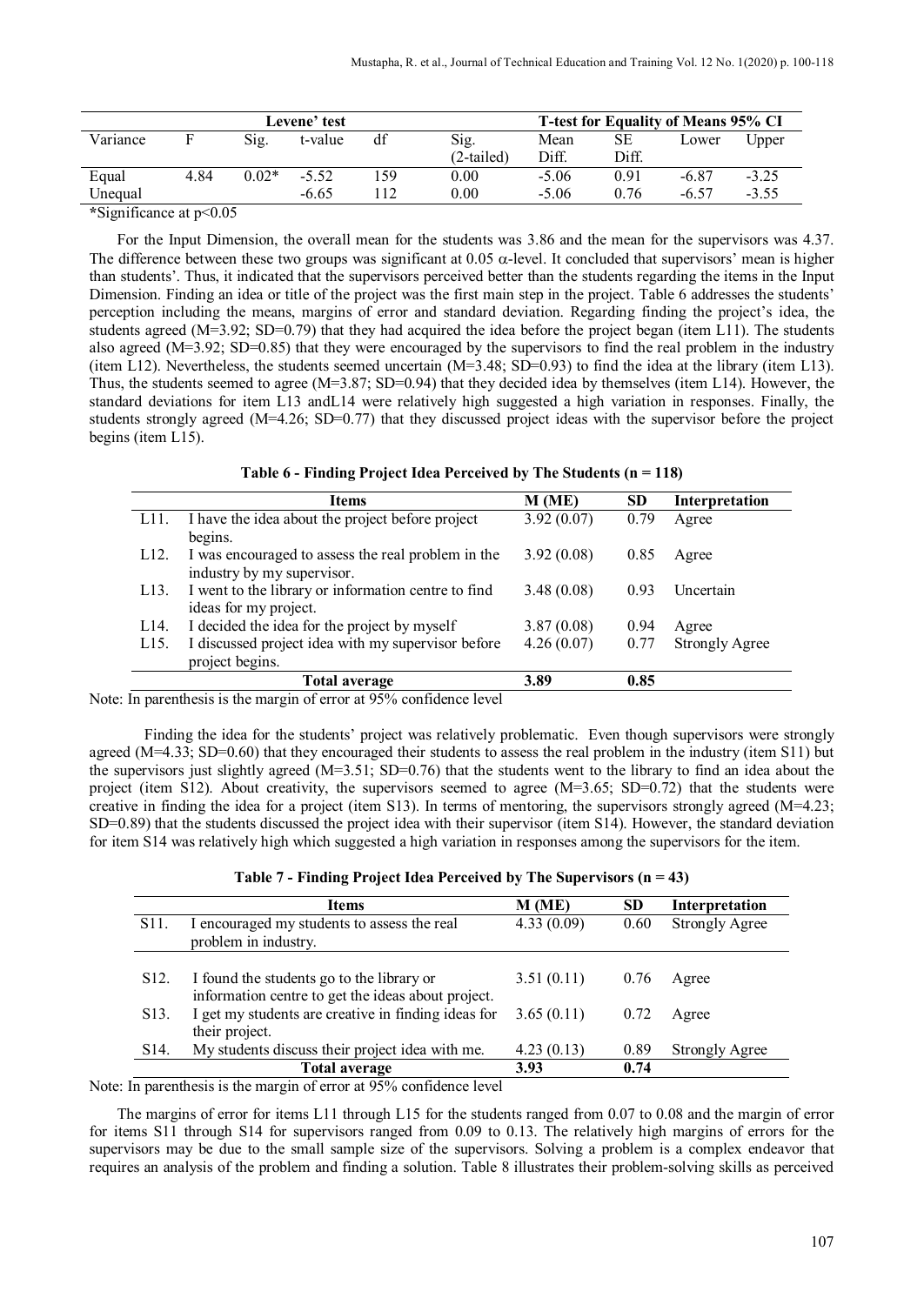by the students. Items L16-L21 were designed to identify the students' problem-solving skills. Asked about their problem-solving skills, the students seemed to agree (M=3.75; SD=0.94) that student's problem-solving skills have increased through Project-Based Learning (item L16). They believed (M=4.09; SD=0.73)that they have discussed their project (item L17). Besides that, the students strongly agreed  $(M=4.25; SD=0.63)$  that their critical and creative thinking were needed in solving the problem (item L18). The students believed (M=3.90; SD=0.98) that doing Project-Based Learning with e-SOLMS has increased their ability to work in a group to solve the problem (item L19). They strongly agreed (M=4.30; SD=0.73) that they shared ideas on the project with their groups (item L20). In terms of information management, the respondents concurred highly (M=4.20; SD=0.89) that they managed effectively the information with the group in solving the problem (item L21). However, the standard deviations were relatively high for items L16, L19, and L21 which suggested a lack of agreement.

| Interpretation<br>Agree |
|-------------------------|
|                         |
|                         |
|                         |
| Agree                   |
|                         |
| Strongly Agree          |
|                         |
| Agree                   |
|                         |
| <b>Strongly Agree</b>   |
|                         |
| Agree                   |
|                         |
|                         |
|                         |

**Table 8 - Problem-Solving Skills Perceived by The Students (n = 118)**

Note: In parenthesis is the margin of error at 95% confidence level

Besides the students, the supervisors believed (M=3.86; SD=0.77) that through Project-Based Learning via e-SOLMS, student's problem-solving skill has enhanced (Table 9, item S15). The supervisors also agreed (M=4.09; SD=0.86) that the students discussed with them if there were problems in the project (item S16). As expected, the supervisors strongly agreed (M=4.47; SD=0.59) that critical and creative thinking was needed in solving the problem (item S17). The standard deviation for item S17 was relatively small indicated strong agreement among the supervisors. The supervisors tended to agree (M=4.00; SD=0.81) that Project-Based Learning via e-SOLMS has increased their students' ability to work in a group in solving the problem (item  $S18$ ) and they also found (M=4.14; SD=0.67) that the students shared the idea with their group during the project (item S19). The supervisors also believed (M=4.16; SD=0.65) that the student has managed information that they get in the project with their group (item S20). High standard deviations for items S16 and S18 suggested a relatively large variability of responses (see Table 9).

**Table 9 - Problem-Solving Skills Perceived by The Supervisors (n = 43)**

|                      | <b>Items</b>                                                                                                      | M(ME)      | <b>SD</b> | <b>Interpretation</b> |  |  |  |  |
|----------------------|-------------------------------------------------------------------------------------------------------------------|------------|-----------|-----------------------|--|--|--|--|
| S15.                 | Through Project-Based Learning: e-SOLMS, student's problem<br>solving skill has increased.                        | 3.86(0.11) | 0.77      | Agree                 |  |  |  |  |
| S16.                 | Student discussed with me when there is a problem during the<br>project.                                          | 4.09(0.13) | 0.86      | Agree                 |  |  |  |  |
| S17.                 | In my opinion, critical and creative thinking are needed in<br>solving the problem.                               | 4.47(0.09) | 0.59      | <b>Strongly Agree</b> |  |  |  |  |
| S18.                 | Project-Based Learning: e-SOLMS has increased student's<br>ability to work with the group in solving the problem. | 4.00(0.12) | 0.81      | Agree                 |  |  |  |  |
| S19.                 | I found student with their group share idea in the project.                                                       | 4.14(0.10) | 0.67      | Agree                 |  |  |  |  |
| Table 9 – (Continue) |                                                                                                                   |            |           |                       |  |  |  |  |
|                      | <b>Items</b>                                                                                                      | M (ME)     | <b>SD</b> | Interpretation        |  |  |  |  |
| S <sub>20</sub> .    | I found student with group managed information which they<br>have during the project.                             | 4.16(0.09) | 0.65      | Agree                 |  |  |  |  |
|                      | <b>Total average</b>                                                                                              | 4.12       | 0.72      |                       |  |  |  |  |

For items L16 through L21, the margin of errors ranged from 0.05 to 0.09 (see Table 8) and the margins of error for items S15 through S20 for the supervisors were ranged from 0.09 to 0.13 (see Table 9). In sum, the total means for the students ( $M=4.08$ ; SD=0.81) and the supervisors ( $M=4.12$ ; SD=0.72) were relatively high. It could be said that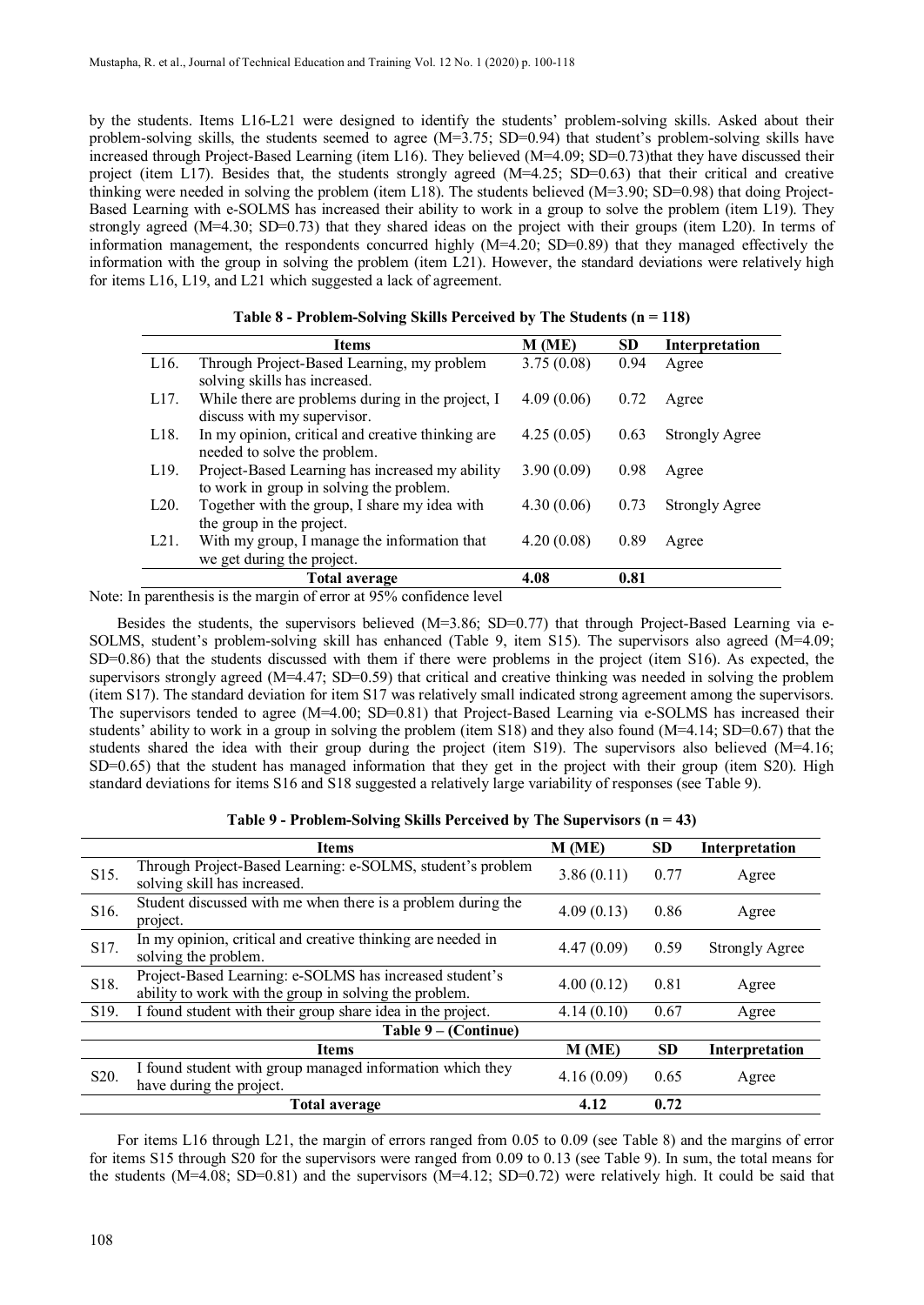Project-Based Learning has enhanced the students' problem-solving skills. Table 10 shows the means, margins of error, and standard deviations for items L22 through L24. These items were designed to measure the students' perspective on time and facility of the Project-Based Learning. Regarding item L22, the students were uncertain (M=3.39; SD=1.15) whether the time allocated was sufficient to complete the project. Nevertheless, they strongly agreed  $(M=4.22;$ SD=0.66) that they listed the material, tools, and machines that were needed in the project (item L23). Nevertheless, the students were only slightly agreed (M=3.45; SD=1.23) that machine and equipment at the polytechnic workshop room were appropriate with the project (item L24).

|                   | Items                                                                                                | M (ME)     | <b>SD</b> | Interpretation        |
|-------------------|------------------------------------------------------------------------------------------------------|------------|-----------|-----------------------|
| L <sub>22</sub> . | I think the time was sufficient to complete the<br>project.                                          | 3.39(0.10) | 1.15      | Uncertain             |
| L <sub>23</sub> . | I listed the materials, tools, and machines that<br>were needed in the project.                      | 4.22(0.06) | 0.66      | <b>Strongly Agree</b> |
| L <sub>24</sub> . | The machines and equipment at the polytechnic<br>workshop room were appropriate for this<br>project. | 3.45(0.11) | 1.23      | Agree                 |
|                   | Total average                                                                                        | 3.68       | 1.01      |                       |

Note: In parenthesis is the margin of error at 95% confidence level

In terms of duration and facilities (see Table 11), the supervisors agreed  $(M=3.91; SD=0.78)$  that the time allocated to complete the project was sufficient (item S21). They also agreed (M=3.74; SD=0.84) that their students have listed all material, equipment, and machines needed for the project (item S22). For item S23, the supervisors believed (M=3.84; SD=0.84) that machines and equipment at the polytechnic workshop room were appropriate to project. The relatively large standard deviations and margins of errors for items S21 through S23 indicated a lack of agreement among the supervisors.

**Table 11 - Time and Facility Perceived by The Supervisors (n = 43)**

|                   | <b>Items</b>                                                                                 | M (ME)     | SD   | Interpretation |
|-------------------|----------------------------------------------------------------------------------------------|------------|------|----------------|
| S <sub>21</sub> . | I think the time to complete the project was<br>sufficient.                                  | 3.91(0.11) | 0.78 | Agree          |
| S <sub>22</sub> . | My students listed the materials, tools, and<br>machines that were needed in the project.    | 3.74(0.12) | 0.84 | Agree          |
| S <sub>2</sub> 3. | The machines and equipment at the polytechnic<br>workshop room were appropriate for project. | 3.84(0.12) | 0.84 | Agree          |
|                   | Total average                                                                                | 3.83       | 0.82 |                |
|                   |                                                                                              |            |      |                |

The students' knowledge improvement was found to enhance after embarking on the Project-Based Learning module. Items L25 through L30 were constructed to determine knowledge improvement among the students. Table 12 presents the knowledge improvement from the students' perspective. Item L25 showed that the students agreed (M=3.97; SD=1.05) that their supervisors assigned the responsibility of project design to them. They also agreed (M=3.67; SD=0.97) that Project-Based Learning by the e-SOLMS approach has improved their self-confidence and motivation (item L26). Regarding items L27 and L28, the students agreed (M=3.69; SD=1.03) that Project-Based Learning has improved their experience related to the project and their knowledge about the project (M=3.86; SD=1.00). Besides, the students believed (M=3.91; SD=0.98) that through the Project-Based Learning approach, they could apply the knowledge gained from the project to meet future challenges. Finally, the students agreed (M=3.87; SD=1.04) that the supervisors have helped them with the theoretical and technical aspects that were needed in the project (item L30). The standard deviations for items L25 through L30 were relatively high that indicated polarized responses.

**Table 12 - Knowledge Improvement Perceived by The Students (n = 118)**

|      | <b>Items</b>                                      | M (ME)     | <b>SD</b> | Interpretation |
|------|---------------------------------------------------|------------|-----------|----------------|
| L25  | My supervisor assigned the responsibility of      | 3.97(0.09) | 1.05      | Agree          |
|      | project design to me and our group.               |            |           |                |
| L26. | Doing a project through Project-Based Learning by | 3.67(0.09) | 0.97      | Agree          |
|      | e-SOLMS has improved my self-confidence and       |            |           |                |
|      | motivation.                                       |            |           |                |
| L27. | I believe my experience has improved during       | 3.69(0.09) | 1.03      | Agree          |
|      | Project-Based Learning.                           |            |           |                |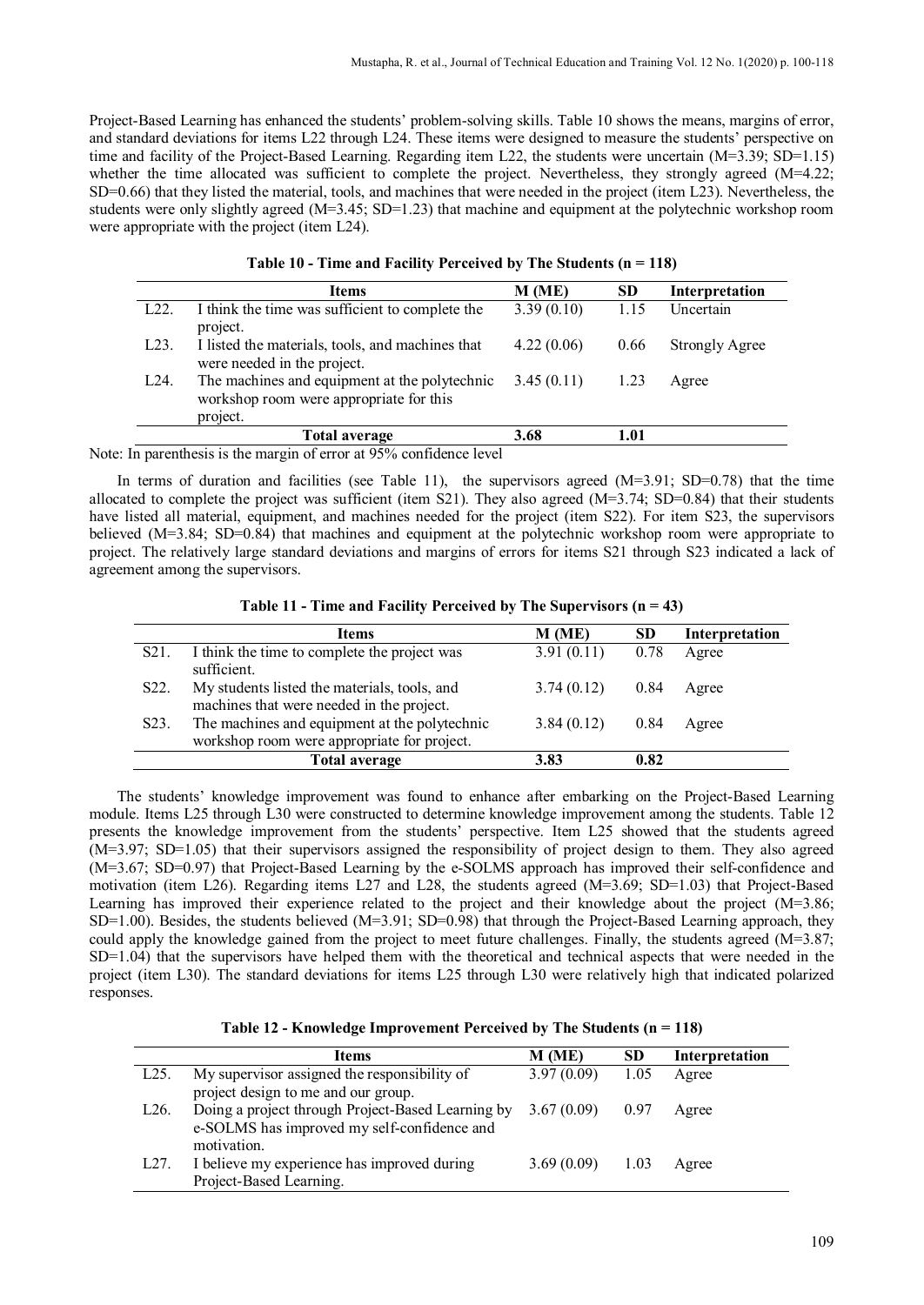|                   | <b>Items</b>                                       | M(ME)      | <b>SD</b> | Interpretation |
|-------------------|----------------------------------------------------|------------|-----------|----------------|
| L <sub>28</sub> . | Project-Based Learning has improved my             | 3.86(0.09) | 1.00      | Agree          |
|                   | knowledge about the project.                       |            |           |                |
| L <sub>29</sub> . | Through Project-Based Learning, I believed I       | 3.91(0.09) | 0.98      | Agree          |
|                   | could apply knowledge gained from the project to   |            |           |                |
|                   | meet the future challenges.                        |            |           |                |
| L30.              | My supervisor helped with theoretical and          | 3.87(0.09) | 1.04      | Agree          |
|                   | technical aspects that were needed in the project. |            |           |                |
|                   | <b>Total average</b>                               | 3.82       | 1.01      |                |

Note: In parenthesis is the margin of error at 95 % confidence level

In addition to the student's perspective, the supervisors were uncertain (M=3.05; SD=1.21) whether they assigned the responsibility of the project to the students. However, the supervisors agreed (M=4.02; SD=0.70) that Project-Based Learning has improved their students' self-confidence and motivation (item S25). They also believed (M=4.12; SD=0.62) that the student gained valuable experience by working in the project (item S26). For item S27, the supervisors strongly agreed (M=4.53; SD=0.50) that e-SOLMS has helped them in assessing the project. The supervisors also concurred (M=4.09; SD=0.68) that through Project-Based Learning, their students could apply the knowledge and experience gained from the project to meet the challenges of work (item S28). Thus, the supervisors strongly agreed (M=4.14; SD=0.60) that Project-Based Learning has improved their students' knowledge about their project (item S29). Regarding the theoretical and technical help, the supervisors agreed  $(M=4.35; SD=0.61)$  that they have helped the students in those aspects (item S30). The standard deviations for item S24 were relatively high that indicated a high variation of responses among the respondents.

**Table 13 - Knowledge Improvement Perceived by The Supervisors (n = 43)**

|                   | <b>Items</b>                                                 | M(ME)      | SD   | Interpretation        |
|-------------------|--------------------------------------------------------------|------------|------|-----------------------|
| S <sub>24</sub> . | I assigned responsibility of project design to the students. | 3.05(0.18) | 1.21 | Uncertain             |
| S <sub>25</sub> . | Doing a project through Project-Based Learning: e-SOLMS      | 4.02(0.10) | 0.70 | Agree                 |
|                   | has improved student's self-confidence and motivation.       |            |      |                       |
| S <sub>26</sub> . | I believe my students' experience has improved during        | 4.12(0.09) | 0.62 | Agree                 |
|                   | Project-Based Learning                                       |            |      |                       |
| S <sub>27</sub> . | Medium e-SOLMS has helped me in assessing the project        | 4.53(0.07) | 0.50 | <b>Strongly Agree</b> |
|                   | work.                                                        |            |      |                       |
| S <sub>28</sub> . | Through Project-Based Learning, I believed the students      | 4.09(0.10) | 0.68 | Agree                 |
|                   | could apply knowledge gained from the project to meet their  |            |      |                       |
|                   | future challenges.                                           |            |      |                       |
| S <sub>29</sub> . | Project-Based Learning has improved my students'             | 4.14(0.09) | 0.60 | Agree                 |
|                   | knowledge about their project.                               |            |      |                       |
| S <sub>30</sub> . | I helped the students with theoretical and technical aspects | 4.35(0.09) | 0.61 | <b>Strongly Agree</b> |
|                   | that are needed in the project.                              |            |      |                       |
|                   | <b>Total average</b>                                         | 4.04       | 0.70 |                       |

Note: In parenthesis is the margin of error at 95% confidence level

Next, null hypothesis two (Ho2) was tested by using the independent sample t-test. The independent samples t-test was applied to determine whether there was a significant difference between the two mean scores. The results show that there was no significant difference between the mean scores of students and supervisors regarding the process dimension,  $[t (159) = -1.27; p = 0.20]$ , the p-value was greater than 0.05, thus the Ho2 was failed to reject (see Table 14). The mean score of Process Dimension for the students was 3.89 and for the supervisors was 4.01. The difference between these two groups was not significant at the 0.05 α-level. Thus, this concludes that the supervisors did not perceive better than the students regarding the items in the Process Dimension.

Finally, product dimension was formulated to assess the student's and the supervisors' perceptions of the students' final products. Table 15 shows the product dimension of Project-Based Learning which includes the means, the margins of error, and the standard deviations. For item P1, both of the students  $(M=4.07; SD=1.00)$  and the supervisors (M=4.12; SD=0.66) agreed that the products were beneficial. In terms of value-added (item P2), the students only agreed (M=3.96; SD=0.92) but the supervisors strongly agreed (M=4.21; SD=0.46) that product has added value. Concerning quality design (item P3a), both the students (M=3.92; SD=0.95) and the supervisors (M=4.12; SD=0.49) agreed that the product has an attractive design. For item P3b, both of the students  $(M=3.91; SD=0.97)$  and the supervisors (M=3.79; SD=0.88) seemed to agree that the product has appropriate color. In item P3c, the students (M=3.99; SD=1.00) and the supervisors (M=4.00; SD=0.65) believed that the product has good finishing. Regarding products' function (item P3d), both the students (M=4.13; SD=0.85) and the supervisors (M=4.12; SD=0.49) agreed that the product was easy to use. In the same taken, (item P3e), the students (M=3.92; SD=0.93) and the supervisors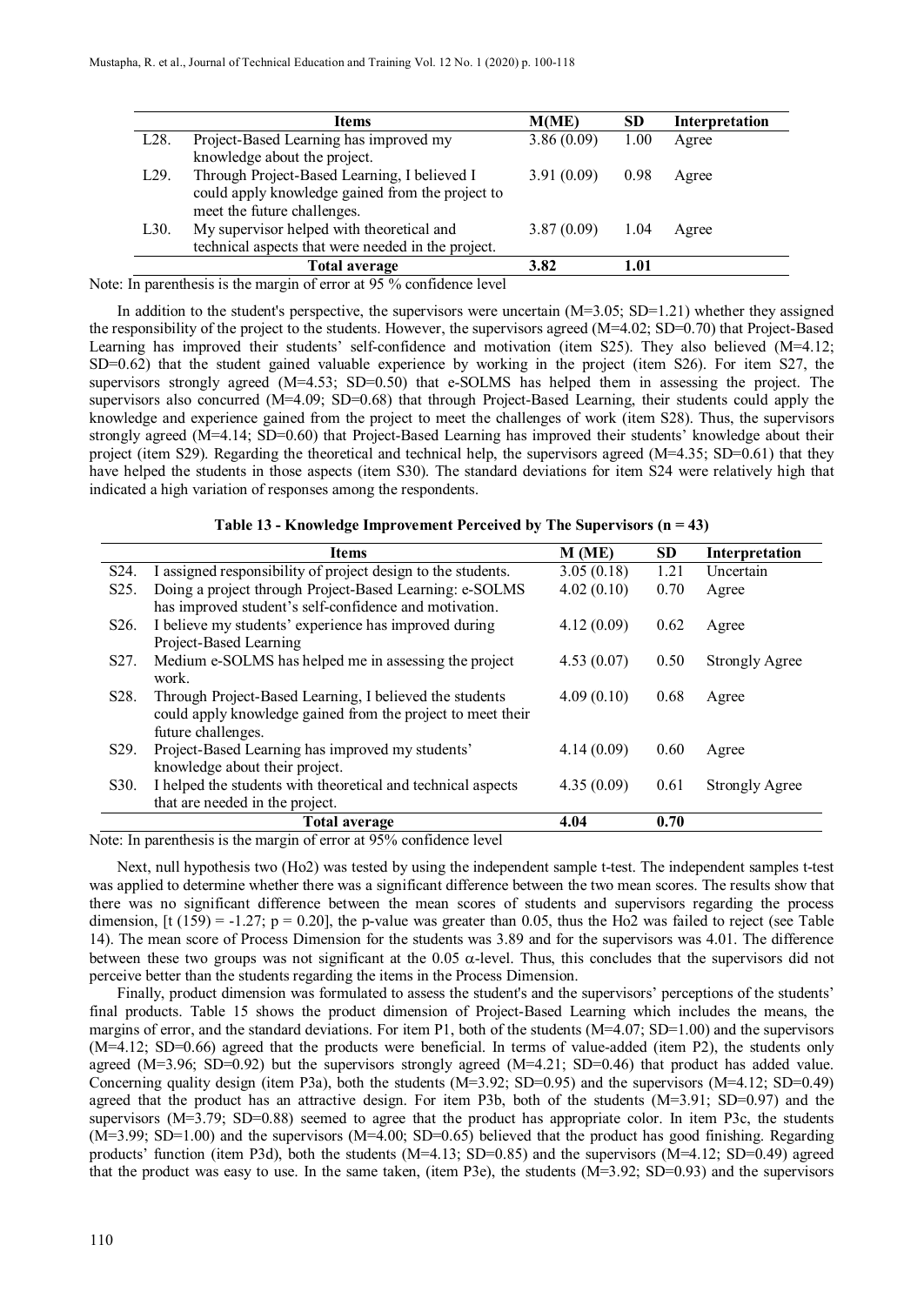(M=4.05; SD=0.78) agreed that the product has aesthetic value. In terms of commercial value (item P3f), the students (M=4.03; SD=0.88) and the supervisors (M=4.09; SD=0.68) concurred that the product has a commercial value. Finally, for P4, the students strongly agreed  $(M=4.20; SD=1.00)$  that they were satisfied with the product. However, the supervisors just agreed (M=4.07; SD=0.45) that they liked the product.

| Table 14 - Independent T-Test for The Process Dimension of The Students' and The Supervisors' Perspectives |  |  |  |
|------------------------------------------------------------------------------------------------------------|--|--|--|
|                                                                                                            |  |  |  |

|          | <b>Process Dimension</b> |      |              |     | n          |     | Mean                                | <b>SD</b> |         |       |
|----------|--------------------------|------|--------------|-----|------------|-----|-------------------------------------|-----------|---------|-------|
|          | Students                 |      |              |     |            | 118 | 3.89                                | 0.91      |         |       |
|          | <b>Supervisors</b>       |      |              |     |            | 43  | 4.01                                | 0.73      |         |       |
|          |                          |      |              |     |            |     |                                     |           |         |       |
|          |                          |      | Levene' test |     |            |     | <b>T-test for Equality of Means</b> |           |         |       |
|          |                          |      |              |     |            |     | 95% CI                              |           |         |       |
| Variance | F                        | Sig. | t-value      | df  | Sig.       |     | Mean                                | SЕ        | Lower   | Upper |
|          |                          |      |              |     | (2-tailed) |     | Diff.                               | Diff.     |         |       |
| Equal    | 1.62                     | 0.20 | $-1.27$      | 159 | 0.20       |     | $-2.23$                             | 1.75      | $-5.69$ | 1.22  |
| Unequal  |                          |      | $-1.41$      | 92  | 0.16       |     | $-2.23$                             | 1.58      | $-5.37$ | 0.91  |

**\***Significance at p<0.05

|  |  | Table 15 - Product dimension of Project-Based Learning perceived by the students and the supervisors |  |
|--|--|------------------------------------------------------------------------------------------------------|--|
|  |  |                                                                                                      |  |

|                  |                                               | The students $(n = 118)$ |           | Supervisor $(n = 43)$ |            |           |                     |
|------------------|-----------------------------------------------|--------------------------|-----------|-----------------------|------------|-----------|---------------------|
|                  | <b>Item</b>                                   | M(ME)                    | <b>SD</b> | Interpre<br>-tation   | M(ME)      | <b>SD</b> | Interpre<br>-tation |
| P1.              | The product are beneficial.                   | 4.07(0.09)               | 1.00      | Agree                 | 4.12(0.10) | 0.66      | Agree               |
| P <sub>2</sub> . | The product has value-added.                  | 3.96(0.08)               | 0.92      | Agree                 | 4.21(0.07) | 0.46      | Strong<br>Agree     |
| P3a              | The product has a beautiful<br>design.        | 3.92(0.08)               | 0.95      | Agree                 | 4.12(0.07) | 0.49      | Agree               |
| P <sub>3</sub> b | The product has appropriate<br>color.         | 3.91(0.09)               | 0.97      | Agree                 | 3.79(0.13) | 0.88      | Agree               |
| P <sub>3</sub> c | The product has a nice<br>finishing.          | 3.99(0.09)               | 1.00      | Agree                 | 4.00(0.10) | 0.65      | Agree               |
| P3d              | The product is expressive and<br>easy to use. | 4.13(0.07)               | 0.85      | Agree                 | 4.12(0.07) | 0.49      | Agree               |
| P3e              | The product has aesthetic value.              | 3.92(0.08)               | 0.93      | Agree                 | 4.05(0.12) | 0.78      | Agree               |
| P3f              | The product has commercial<br>value.          | 4.03(0.08)               | 0.88      | Agree                 | 4.09(0.10) | 0.68      | Agree               |
| P4.              | I am satisfied with the product.              | 4.20(0.09)               | 1.00      | Agree                 | 4.07(0.07) | 0.45      | Agree               |
|                  | <b>Total Average</b>                          | 3.53                     | 0.49      |                       | 3.59       | 0.10      |                     |

Note: In parenthesis is the margin of error at 95% confidence level

For certain items, the dispersion of the students' answer was strong, indicated that the responses were polarized and varied. However, the standard deviation for the supervisors' items was relatively small, indicated strong agreement among the supervisors. The margins of error for items P1 through P4 ranged from 0.07 to 0.09 for the students and 0.07 to 0.13 for the supervisors at the 95% confidence level. Overall, both students (M=3.53; SD=0.49) and supervisors (M=3.59; SD=0.10) agreed regarding the Product Dimension. The Null Hypothesis three (Ho3) states that there is no significant difference regarding the product dimension between the students and the supervisors. To test the null hypothesis three (Ho3), the independent samples t-test was conducted. The result shows that there was no significant difference between the mean scores of the students and the supervisors, t (159) = -0.82, p = 0.40, the p-value was greater than 0.05, thus the Ho3 was failed to reject (see Table 16).

Next, the Likert-scale questionnaire consisted of the three open-ended items (in part E of the questionnaires). This section focused on identifying the supportive, barriers and recommendations regarding Project-Based Learning. Three open-ended items were posed to the students and supervisors, focused on evaluating the effectiveness of Project-Based Learning. In the beginning, the first open-ended item E1 asked the respondents to list the three most important factors that they believe would help them in the project. As illustrated in Table 17, the students cited the supervisor's support as the most supportive factor that helped them in the project while supervisors identified student's cooperation as the most important factor. The second most frequently cited by the students were the students' collaboration with the team while the supervisors identified their knowledge and skills as the second most important factor. For the third factor, the students have identified the friends' support as a critical factor. Other factors perceived by the students included self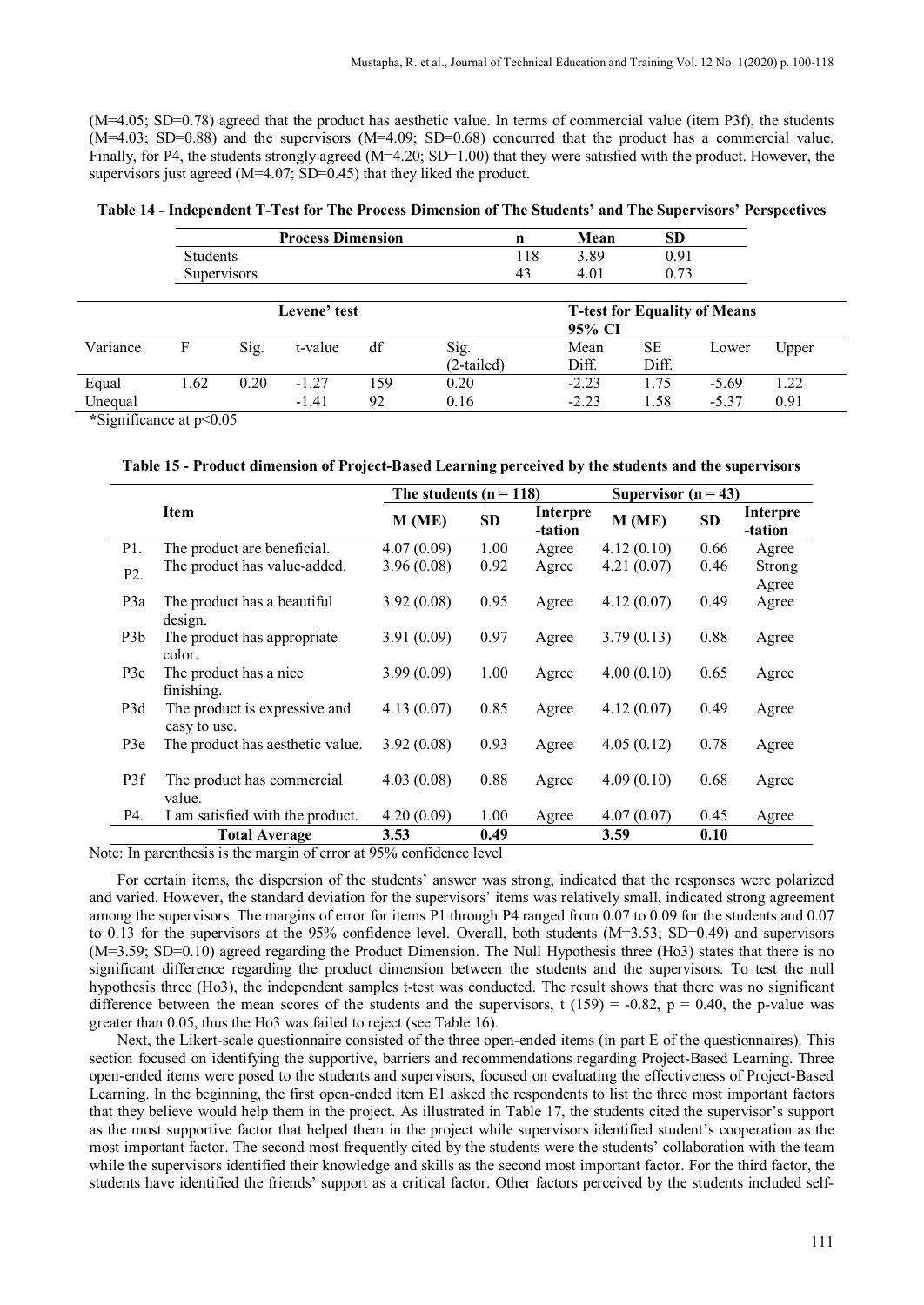motivation, adequate funding, support from parents, e-SOLMS, adequate time and clear objectives. The supervisors also identified other factors included e-SOLMS, adequate facilities, clear goals and objectives, adequate time, and the module.

**Table 16 - Independent T-Test for Product Dimension of The Students' and The Supervisors' Perspectives**

|          |                    |      | <b>Product Dimension</b> |     | $\mathbf n$        | Mean          |             | <b>SD</b>                                  |       |
|----------|--------------------|------|--------------------------|-----|--------------------|---------------|-------------|--------------------------------------------|-------|
|          | Students           |      |                          |     | 118                | 3.53          | 0.49        |                                            |       |
|          | <b>Supervisors</b> |      |                          |     | 43                 | 3.59          | 0.10        |                                            |       |
|          |                    |      | Levene' test             |     |                    |               |             | <b>T-test for Equality of Means 95% CI</b> |       |
| Variance | F                  | Sig. | t-value                  | df  | Sig.<br>(2-tailed) | Mean<br>Diff. | SЕ<br>Diff. | Lower                                      | Upper |
| Equal    | 2.69               | 0.10 | $-0.82$                  | 159 | 0.40               | $-0.06$       | 0.07        | $-0.21$                                    | 0.08  |
| Unequal  |                    |      | $-1.31$                  | 141 | 0.19               | $-0.06$       | 0.04        | $-0.15$                                    | 0.03  |

**\***Significance at p<0.05

| Table 17 - Supportive Factors in The Project-Based Learning |  |  |
|-------------------------------------------------------------|--|--|
|                                                             |  |  |

|      | The students<br>$(n = 118)$                          | The supervisors<br>$(n = 43)$ |                                                       |           |
|------|------------------------------------------------------|-------------------------------|-------------------------------------------------------|-----------|
| Rank | Factor                                               | Frequency                     | Factor                                                | Frequency |
|      | Supervisor's support.                                | 73                            | Students' collaboration with<br>team and supervisors. |           |
|      | Student' collaboration with<br>team and supervisors. | 57                            | Supervisor's knowledge and<br>skills.                 | 16        |
|      | Support from friends.                                | 34                            | Student's behaviors.                                  | 14        |

The second open-ended item (E2) was designed to obtain input from the respondents regarding the most important barriers that they believe impeded effort to complete the project. As shown in Table 18, the students rated inadequate facilities as the most important barrier while the supervisors identified the students' negative behavior as the most important barrier in the project. Interestingly, both the students and the supervisors viewed the inadequate time and inadequate funding as the second and the third important barriers. Other barriers perceived by the students included lack of idea, negative behaviors, and poor supervision. The supervisors cited weakness in students' writing and passivity of the students as the other critical suppressive factors.

|      | The students<br>$(n = 118)$                     | The supervisor<br>$(n = 43)$ |                                                                                    |           |
|------|-------------------------------------------------|------------------------------|------------------------------------------------------------------------------------|-----------|
| Rank | Factor                                          | Frequency                    | Factor                                                                             | Frequency |
|      | Inadequate facilities,<br>machines, equipments. | 72                           | Student's negative behavior<br>(lack of self disciplines, lazy,<br>not committed). | 18        |
|      | Inadequate time.                                | 65                           | Inadequate facilities, machines,<br>equipments, books.                             | 15        |
|      | Inadequate funding.                             | 62                           | Inadequate time.                                                                   | 14        |

#### **Table 18 - The Barriers Impeded Effort in Project-Based Learning**

Finally, the open-ended item E3 asked the respondents to list three suggestions that should be considered in Project-Based Learning. Table 19 presents the suggestions perceived by the students and the supervisors. Interestingly, both the students and the supervisors suggested wider exposure of Project-Based Learning and e-SOLMS to the students. Both groups of respondents also suggested that e-SOLMS should be updated regularly. Finally, the students proposed that the polytechnic provides adequate internet access, especially during the project while the supervisors believed that the students' writing skills should be enhanced.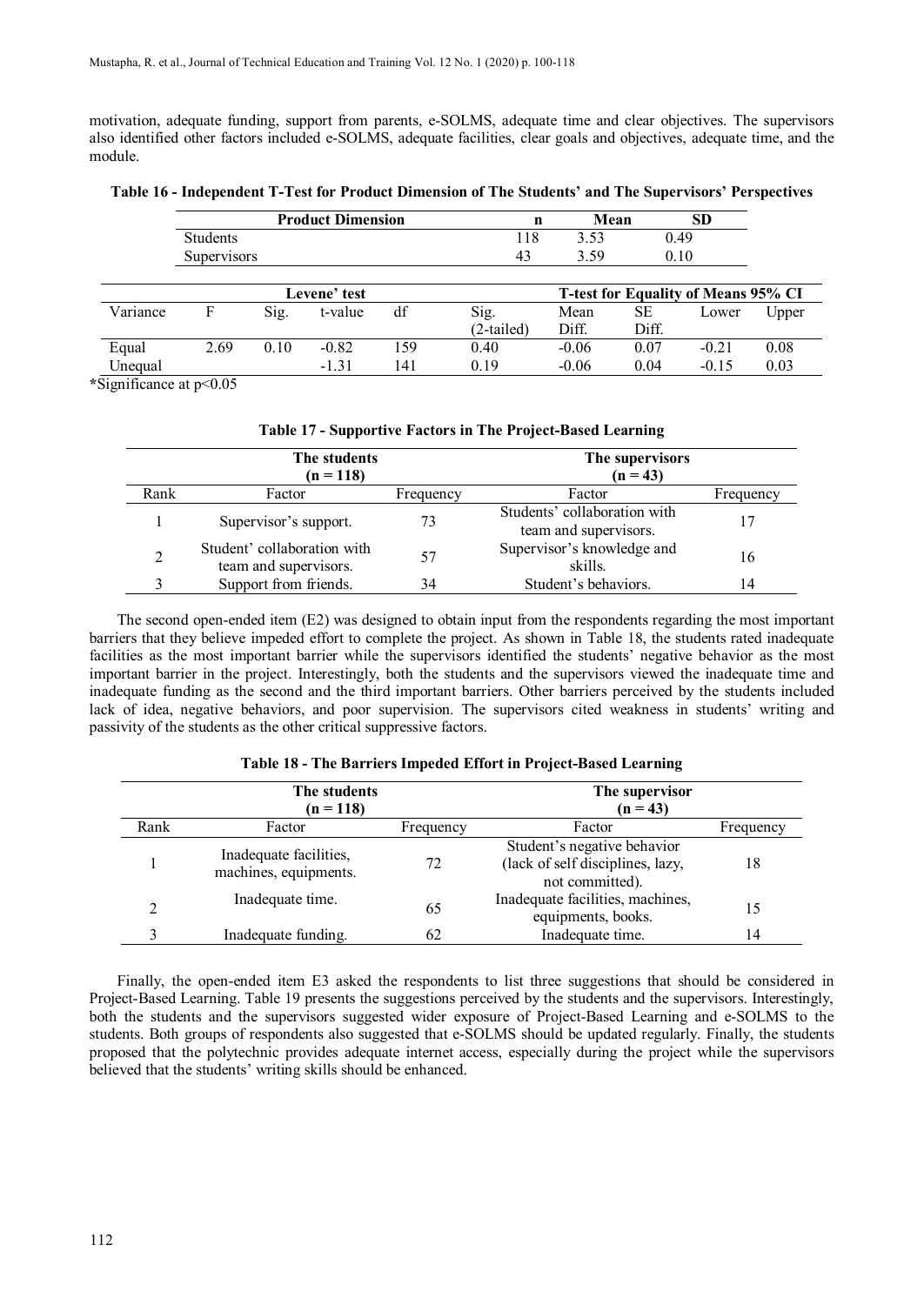|      |                           |           | Table 17 - Recommendations for Troject-Dased Leaf mil <u>e</u> |           |
|------|---------------------------|-----------|----------------------------------------------------------------|-----------|
|      | The students              |           | The supervisor                                                 |           |
|      | $(n = 118)$               |           | $(n = 43)$                                                     |           |
| Rank | Factor                    | Frequency | Factor                                                         | Frequency |
|      | Provide exposure about    | 21        | Provide exposure about                                         |           |
|      | Project-Based Learning    |           | Project-Based Learning and                                     |           |
|      | and e-SOLMS.              |           | e-SOLMS.                                                       |           |
|      | Updates e-SOLMS.          | 20        | Updates e-SOLMS.                                               |           |
|      | Provide adequate internet | 10        | Enhance students writing                                       |           |
|      | access.                   |           | skill.                                                         |           |

|  | <b>Table 19 - Recommendations for Project-Based Learning</b> |  |  |
|--|--------------------------------------------------------------|--|--|
|  |                                                              |  |  |

#### **7. Discussion and Implications**

Previous studies found that Project-Based Learning is critical to enhancing the students' problem-solving skills. Md. Baharuddin et al., (2009) and Khairul (2010) asserted that the function of the Project-Based Learning module was to enable students to plan their projects, work collaboratively with peers or lecturers. However, in the present study, some students faced difficulty in understanding the project's module. This result was different from Md. Baharuddin and Sharifah (2008) study, that their students found the project module was easy to understand. Regarding the supervisor's readiness, both of the students and the supervisors believed that the supervisors have done their supervisory duties effectively. Besides, students agreed that their supervisors have appropriate technical skills. Nevertheless, few supervisors, especially the new ones have never experienced Project-Based Learning, and thus, they needed to be formally trained to handle it. Also, the empirical data show that the students have selected the project idea by discussing it with their supervisors. The students also agreed that their supervisors have encouraged them to identify the real problem in the industry. So that they have a genuine problem to solve. Nevertheless, the students admitted that they did not fully utilised the library to find the project's idea. Moreover, they depended on the advice and suggestions from their supervisors. The supervisors preferred an innovative and cost-efficient project. Mergondoller and Thomas (2000) asserted that the purpose of Project-Based Learning is to shift the responsibility from the teacher to the students. The students should make a decision for themselves about the project.

To solve the problem, the study found that both the students and the supervisors believe that critical and creative thinking is needed. Further, they seemed to agree that students' problem-solving skills have improved through Project-Based Learning. This result is similar to Jusoff et al. (2010) that found students have developed their critical skills through Project-Based Learning, such as problem-solving, critical thinking, communication, time management, and teamwork skills. The present study found that the students discussed with their supervisors if there were problems in their project. Based on the empirical data, there were several main challenges in completing the project such as insufficient time, high project-cost, and lack of collaboration in the group. Kurzel and Rath (2007) stated that effective teamwork is critical in any project. In terms of project duration and facilities, some students claimed that the time to complete the project was insufficient and some materials for the project were not provided. Blumenfeld et al. (1991) asserted that a project could take a sizable amount of time to be completed. In the present study, the supervisors believed that time for the project is adequate but the students stated otherwise. Concerning knowledge improvement, the respondents agreed that the students have enhanced their knowledge after completing the project. The respondents also believed that Project-Based Learning has improved the students' motivation and knowledge. During the project, the students have learned new knowledge and skills. Only a few students claimed that they did not get any improvement, thus the supervisors believed that these students had less motivation in the project. Similar to the finding of Santana, Dias, Molinaro, and Abdalla Jr. (2010), that the students' involvement in the project with a Project-Based Learning approach has contributed to understanding the real and practical of engineering. Furthermore, the supervisors believed that the e-SOLMS assisted them in monitoring the project. The respondents also concurred that e-SOLMS has helped the supervisors to monitor the progress of the students' project. Both the students and the supervisors believed that most products derived from the projects were usable. However, the supervisors preferred products that were innovative and have value-added. Few students considered their product as a masterpiece. However, some supervisors were less satisfied with the students' products due to poor quality. The supervisors suspected that the poor quality of the product was due to the students' shoddy workmanship.

Based on open-ended items, several supportive and suppressive factors were found that could enhance or impede the Project-Based Learning from the students' and the supervisors' perspectives. The students rated supervisors' support as the most important supportive factor that helped them in completing their project. Next, the students believed a strong collaboration among the team members and support from peers as the second and third important supportive factors. In the same token, the supervisors viewed students' cooperation among the group members and their supervisors, supervisors' knowledge, and students' attitudes as the most important supportive factors in Project-Based Learning. In terms of barriers that hampered their project, the students stated inadequate facilities, time and funding as the main suppressive factors in the project. Schneider (2005) in his research found that students have difficulty in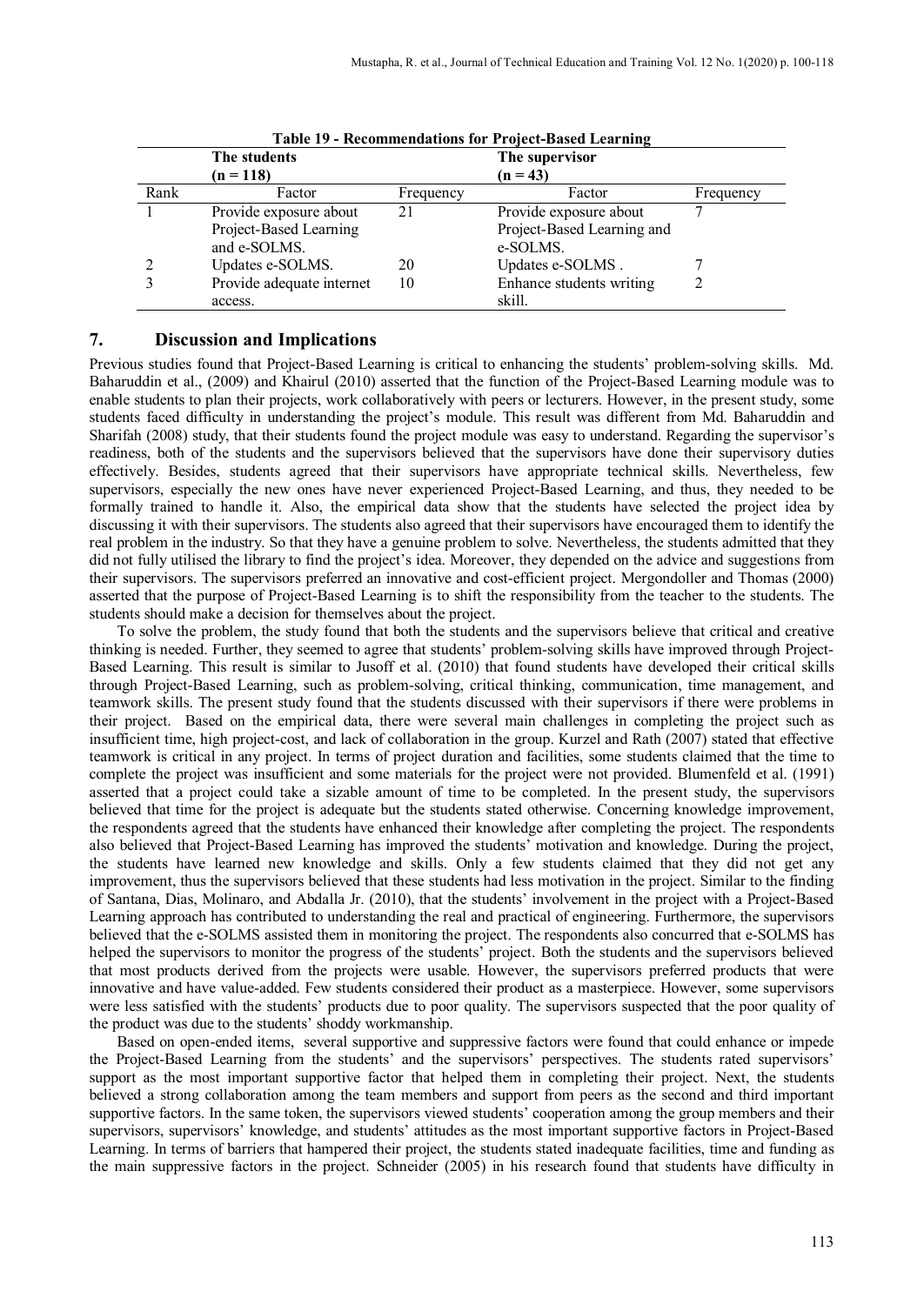Project-Based Learning, especially in initiating an inquiry, defining a research project, finding resources, managing complexity of time, collaborating with others, revising the product and following-up the project. The supervisors, however, perceived that the students' negative attitudes, inadequate time and funding as the major barriers in the project.

# **8. A New Framework Of Project-Based Learning For The Polytechnics**

The empirical findings from the present study could suggest several recommendations. One, a new framework for Project-Based Learning could be proposed for the polytechnics system. The study found eight critical elements that facilitate Project-Based Learning in the polytechnics. The eight elements are (1) knowledge about Project-Based Learning, (2) supervision, (3) collaboration, (4) communication, (5) creativity, (6) e-SOLMS, (7) facilities, and (8) accessibility. The first domain is the enhancement of the students' and supervisors' knowledge of Project-Based Learning and the e-SOLMS. The project coordinator should hold briefing sessions with students and supervisors to expose them to the theory and practice of Project-Based Learning before the project begins. Next, the improvement of the supervisors' supervising skills is necessary. It is critical for the institution to train its lecturers to develop both the technical skills and Project-Based Learning supervising skills. Derived from the findings, collaboration plays a key role in completing the project. The fourth element is the communication skills of the students and their supervisors. Weak communication skills were found to be detrimental to the project. During the project, some students had a problem communicating with their supervisors. The fifth element is the students' creativity. The students are expected to have critical thinking and creativity in the project. This can be shown in their final products. The supervisors complained that their students' projects were not innovative. Other important elements are e-SOLMS, facilities, and accessibility.

Based on the empirical data from this study, an alternative framework for Project-Based Learning as shown in Figure 2 was constructed based on the program evaluation. The data confirmed the conceptual framework previously used in the study. The new elements are supervision, collaboration, communication, creative thinking, accessibility, and facility. Thus, the alternative framework for Project-Based Learning is deemed necessary to incorporate the new elements. As the main contribution of this study, the framework (as shown in Fig. 2) is a new addition to the knowledge corpus of Problem-Based Learning for the polytechnic system in Malaysia.



**Fig. 2 - A New Framework of Project-Based Learning**

# **9. Conclusion**

Based on the empirical data and limitations for the study, several conclusions could be derived. Regarding the input dimension, students perceived the project module has assisted their activities in the project, although some students still faced difficulty in understanding the content of the project module. Hence, the project module needs to be reevaluated. In terms of supervising skills, some supervisors believed their supervising skills are still poor. Therefore, proper training to enhance their supervising skills is deemed necessary. In terms of the process dimension of Project-Based Learning, some students have already had their project ideas since the beginning of their studies at the polytechnic. Thus, in the final semester, they just proposed their ideas to their supervisors to decide on the project's title. However, the students stated they seldom go to the library to search for project ideas. This finding might lead to the conclusion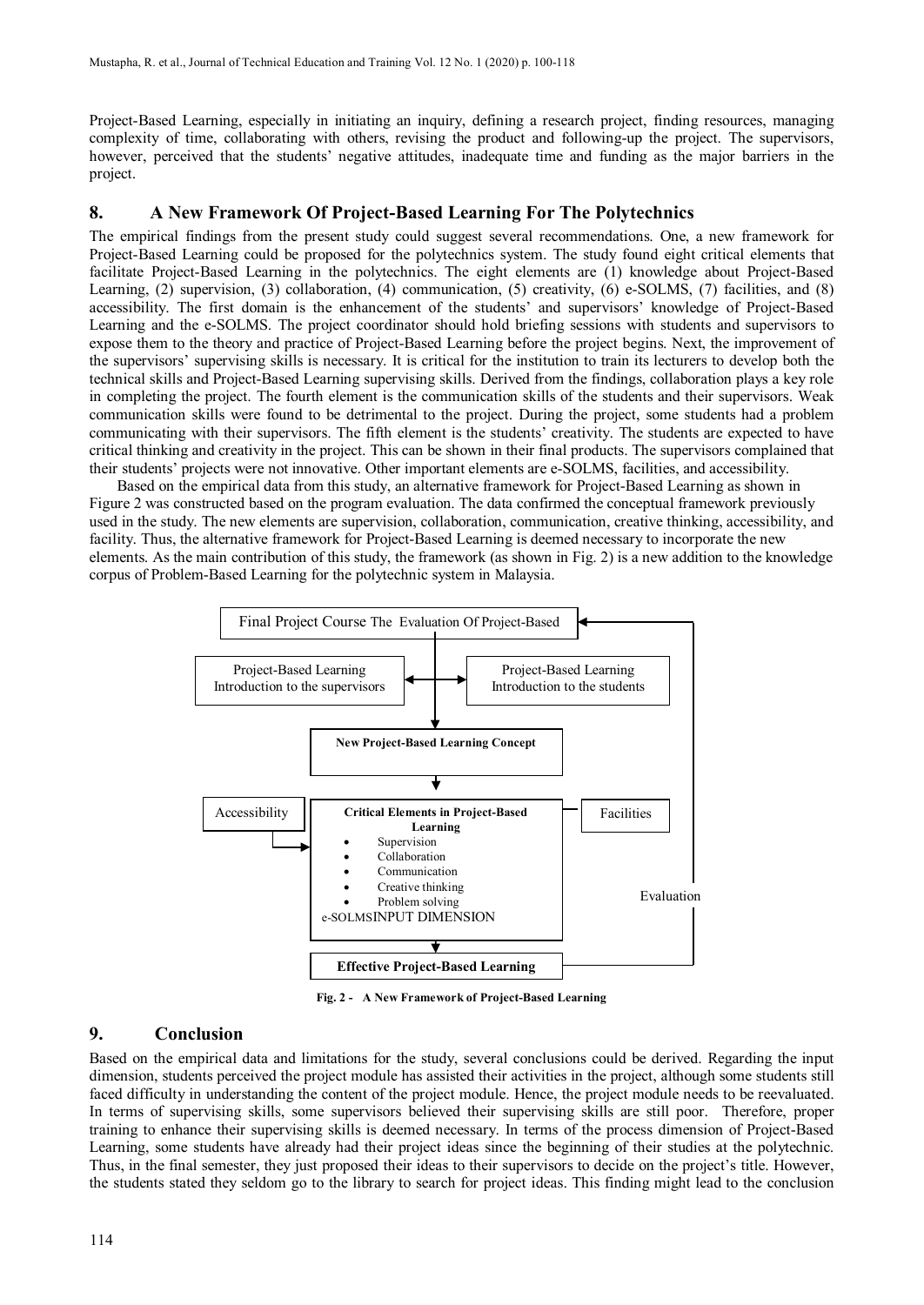that some students were overly relying on their supervisors' suggestions for the project. The students also stated several suppressive factors in completing the projects such as inadequate time, high project-cost, and lack of communication in the group. The supervisors, however, blamed the problem to the students' negative attitudes, lack of communication, facilities deficiency and lack of creative products. To solve these problems, the supervisors suggested more training to be given to the students in terms of enhancing their communication, critical and creative thinking skills. Finally, in the product dimension, both the students and the supervisors believed the product was beneficial because it has good quality, beautiful design, appropriate color, nice finishing, expressive, easy to use, aesthetic and has commercial value. Nevertheless, some students and their supervisors were less satisfied on the product because the work or idea was not innovative. Besides, based on the main findings of the study, a new framework is proposed which consisted of six key elements: supervision, collaboration, communication, creative thinking, accessibility, and facility. This new framework for Project-Based Learning can contribute to the knowledge pool of Problem-Based Learning for the polytechnic system in Malaysia.

#### **10. Recommendations**

This study found that Project-Based Learning has enhanced the students' knowledge and skills in several critical aspects. Therefore, based on empirical data, several recommendations are provided. The polytechnic should continue Project-Based Learning because it is a suitable method for the final project. However, the Project-Based Learning coordinator should seek input and feedback from numerous parties such as experts, lecturers, students, and industry professionals for improvements of the Project-Based Learning module and approach. Paradigm shifts in the mind and attitudes of the polytechnic students are required to alleviate the negativity of the students toward Project-Based Learning. The polytechnics should nurture and incubate the students' higher-order thinking, creativity, and innovative thinking through various programs and training.

In terms of training and facilities, polytechnics should offer a formal course in Project-Based Learning and e-SOLMS for its students. The polytechnic library and resource center should be furnished with relevant and latest books, journals, materials and resources to be used by the students for their project. The polytechnics should obtain new machines, instruments and tools to facilitate the students' project. Moreover, the supervisors and students should be trained on how to run those machines, instruments and tools.

In the context of supervision, polytechnics should train the supervisors to improve their supervising skills. In addition, students' soft-skills such as collaboration, communication, interpersonal, thinking and problem-solving skills should be enhanced with proper training. Finally, the polytechnics should hold various competitions for the students to exhibit and present their products. The best product should be awarded and sent to more prestigious international competitions.

#### **Acknowledgement**

The authors would like to thank Universiti Pendidikan Sultan Idris and the Politeknik involved for their support for the research. Appreciation also goes to the academic and administrative staff of both institutions for their assistance.

#### **References**

Akoojee, S.(2016). Private TVET in Africa: Understanding the Context and Managing Alternative Forms Creatively.*Journal Technical of Education Training*, 8 (2), 38-51.

Barak, M. & Dori, Y. J. (2004). Enhancing undergraduate students' chemistry understanding through Project-Based Learning in an IT environment. *Wiley Inter Science,*118-139.

Blumenfeld, P.C., Soloway, E., Marx, R.W., Krajcik, J.S., Guzdial, M., & Palincsar, A. (1991). Motivating Project-Based Learning: Sustaining the doing, supporting the learning*.Educational Psychologist*, *26(3&4),* 369-398.

Boss, S. (2011). *Project-Based Learning: a short history*. Accessed on April 4, 2013. Retrieved from Edutopia website: http://www.edutopia.org/project-based-learning-history

Buck Institute for Education. (2011). *Why Project-Based Learning?* From www[.bie.org/\(](http://bie.org/)Accessed on 2012).

Cao, Y. (2010). Skill development and policy implications in East Asia and Australia. *Comparative and International Higher Education, 2*, 54-56.

David, J.L. (2008). What research says about Project-Based Learning. *Educational Leadership*, 65(5), 80-82.

Department of Polytechnics Education (2010). Direction of the transformation of polytechnics: The sustainability of the production of national human capital. Kuala Lumpur: *Ministry of Higher Education*.

Donnelly, R., & Fitzmaurice, M. (2005). Collaborative Project-Based Learning and Problem-Based Learning in higher education: A consideration of learner-focused strategies. *Emerging Issues in the Practice of University Learning and Teaching*. 87-98. Dublin: AISHE/HEA.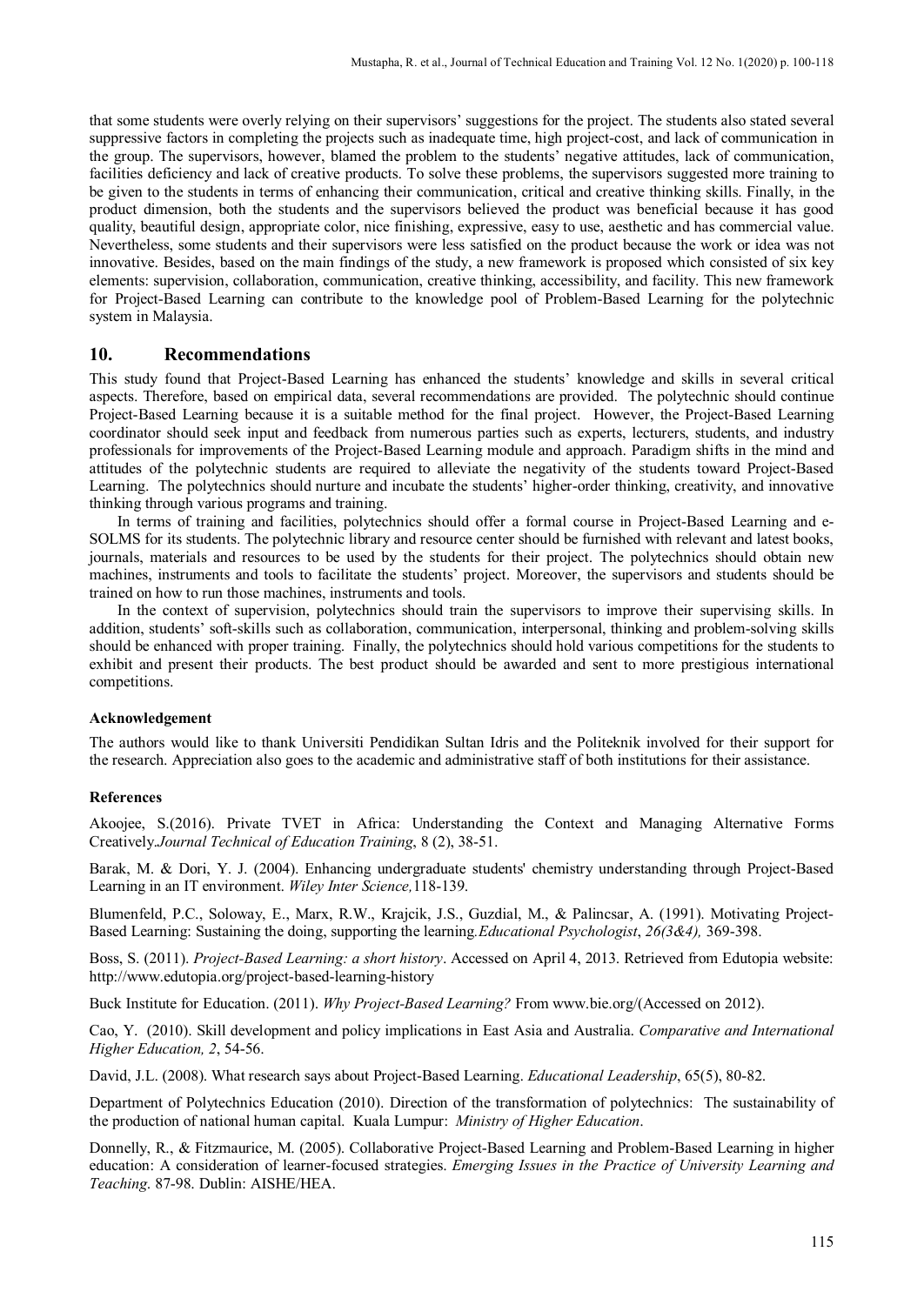Duffy, T. M., & Cunningham, D. J. (1996). *7. Constructivism: Implications for the design and delivery of instruction*. Indiana University.

El Kamoun, N., Bousmah, M., &Aqqal, A. (2011). Virtual environment online for the Project-Based Learning session.*Cyber Journals*, (January Edition), 22-33.

Fong, C.O. (2007). Enhancing organizational effectiveness through superior human capital management. *The National Human Resources Summit 2007*. Crowne Plaza Mutiara Kuala Lumpur.

Grant, M.M. (2002). Getting a trip on Project-Based Learning: Theory, cases and recommendations. *Meridian A Middle School Computer Technologies Journal*, *5* (Issue 1, Winter 2002).

Hannas, W.C. (2003). *The writing on the wall: How Asian orthography curbs creativity.* Philadelphia: University of Pennsylvania Press.

Jusoff, K., Md. Baharuddin, Abdul Rahman, Azhar, Khairul Mat Daud, & Abd Ghani, N.A. (2010). Motivating students using Project-Based Learning (PjBL) via e-SOLMS Technology. *World Applied Sciences Journal, 8* (9), 1086- 1092.

Jonassen, D.H., Peck, K.L., & Wilson, B.G. (1999). *Learning with technology: A constructivist perspective.* Upper Saddle River, NJ: Prentice Hall.

Karlin, M., & Vianni N. (2001). *Project-based learning*. Medford, OR: Jackson Educational Service District.

Khairul Azhar. (2010). *Kesan system pembelajaran terarah kendiri secara atas talian (E-SOLMS) terhadap kesediaan pembelajaran terarah dan motivasi pembelajaran pelajar*. PhD Thesis. Universiti Sains Malaysia.

KhaledNordin. (2013). *Dari menara gading kemenara ilmu*. Putrajaya: Ministry of Higher Education.

Kivunja, C. (2015). Unpacking the information, media, and technology skills domain of the new learning paradigm. *International Journal of Higher Education, 4*(1), 166-181.

Kommers, P., Jonassen, D.H., & Mayes, T. (1992). *Cognitive tools for learning.* Heidelberg, FRG: Springer-Verleg.

Krejcie, R.V. & Morgan, D.W. (1970). Determining sample size for research activities. *Educational and Psychological Measurement*, 607-610.

Kurzel, F.&Rath, M. (2007).Project-Based Learning and learning environments*.Issues in Informing Science and Information Technology*,4, 503-510.

Kwek, S.H. (2011). *Innovation in the classroom: Design thinking for 21<sup>st</sup> century learning (Master's thesis). Retrieved* from http://www.stanford.edu/group/redlab/cgi-bin/publications\_resources.php

Lau, S., Hui, A.N.N., & Ng, G.Y.C. (2004). *Creativity when east meets west*. Singapore: World Scientific Publishing Company.

Leyden, G. (2008). Unemployment in Brussels: Between skill mismatch and job competition: about the need to combine selective and comprehensive employment policies in the Brussels capital region. *The e-journal for academic research on Brussels.Issue 14*.

Lipson, A., Epstein, A.W., Bras, R., & Hodges, K. (2007).Students' perception of terrascope, a Project-Based freshman learning community.*Journal of Science, Education and Technology, 16 (4),* 1-52.

Lohani, B.N. (2013). Building knowledge economies in Asean requires education, innovation. *Jakarta Globe (April*   $30^{th}$ ).

Lowden, K., Hall, S., Elliot, D., & Lewin, J. (2011). *Employers' perceptions of the employability skills for new graduates.* London: Edge foundation.

Malaysia (2006). The Ninth Malaysia Plan, 2006-2010. Putrajaya: Economic Planning Unit, *Prime Minister's Department*.

Mclean, R., Jagannathan, S., & Sarvi, J. (2013). *Skills development for inclusive and Sustainable growth in developing Asia-Pacific.* Manila: Asia Development Bank.

Md. BaharuddinA.R., Azhar Khairul M.D., Omar A.B., & Ismail, H.N. (2011). An application of Project-Based Learning (PjBL) module.*Elixir Social Studies Journal, 41*, 5882-5885.

Md.BaharuddinA.R, Azhar Khairul M.D., Jusoff, K., & AbdGhani, N.A. (2009). Project-Based Learning (PjBL) practices at Polytechnic Kota Bharu, Malaysia.*International Education Studies, 2(4),*140-148.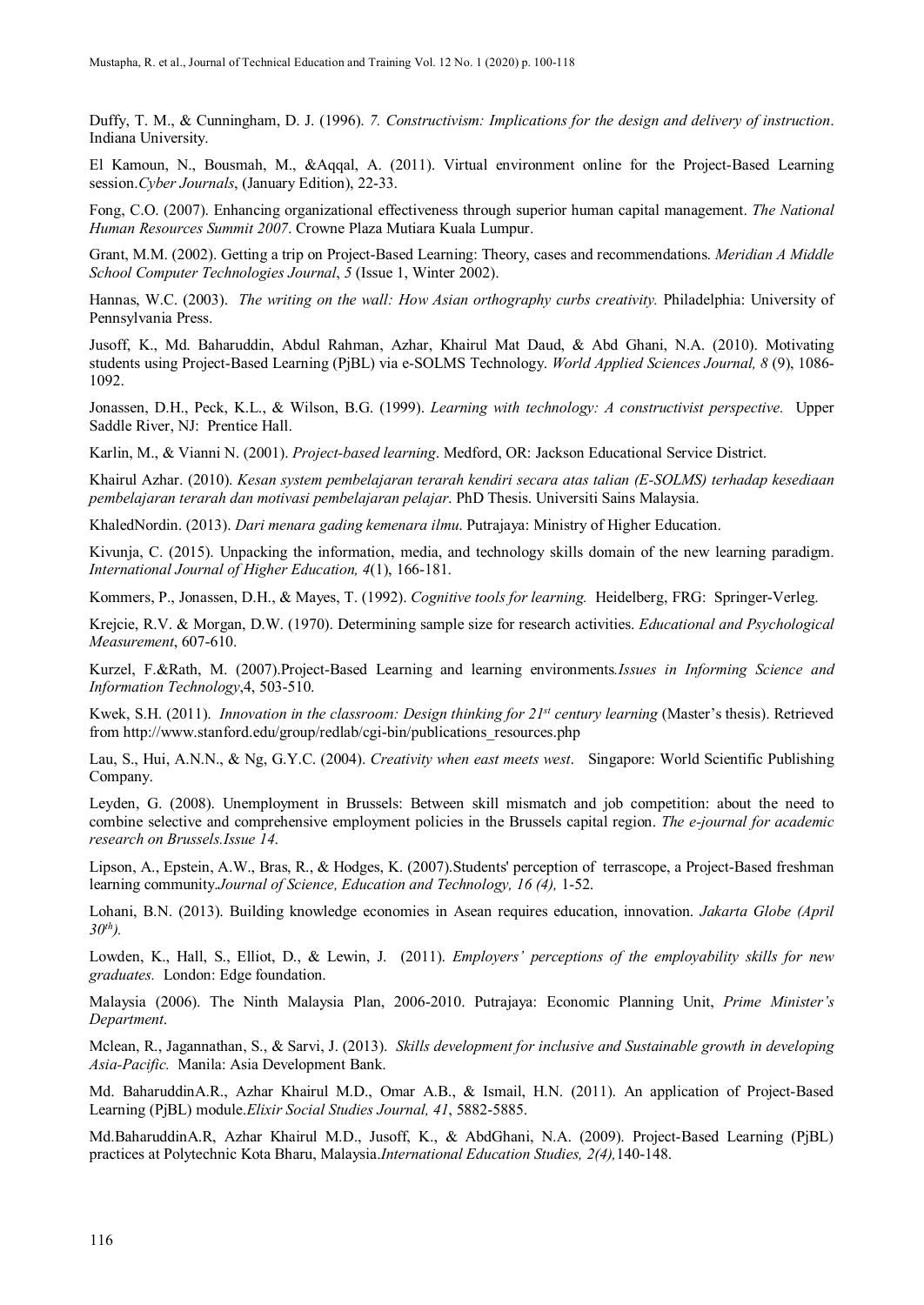Md. Baharuddin A.R., Ismail H.N., Azhar Khairul M.D., & JaafarM.F. (2011). Competency Based Assessment (CBA) of engineering students' product development via Project-Based Learning (PjBL) Process. *International Journal of Business and Social Science, 2(4),* 221-229.

Md. Baharuddin A.R., &Sharifah I. (2008). Keberkesananmodulberasaskan Project-Based Learning (PjBL) dalam pembangunan meta-kognitif, motivasidanpengurusankendiripelajar.*Second International Malaysian Educational Technology Convention*, 415-432. Manden: UniversitiSains Malaysia.

Mergendoller, J. R., & Thomas, J. W. (2000).*Managing Project-Based Learning: Principles from the field*. Retrieved from http://www.bie.org/images/uploads/general/f6d0b4a5d9e37c0e0317acb7942d27b0.pdf

Middlebrooks, A.E. & Slupski, Z.G. (2002). Take an 'ism' field trip: Service-learning for grown-ups. *American Association for Higher Education Annual Conference.*

Mohd Noramdzan et al., (2014). Pelaksanaan Pembelajaran Berasaskan Projek (PjBL) di Politeknik Malaysia. *1st International Education Post-Graduate Seminar Proceedings.* UTM.

Moursund, D. (2009). *Project-Based Learning using information technology*. Oregon, USA: International Society for Technology in Education.

National Employers Skills Survey. (2003). *Key findings*. Coventry, UK: Institute for Employment Research, University of Warwick.

NEAC. (2010). *New economic model for Malaysia: Part 1 strategic policy direction*. Kuala Lumpur: National Economic Advisory Council (NEAC).

Noraini Idris. (2009). Enhancing students' understanding in calculus trough writing. *International Electronics Journal of Mathematics Education, 1 (4)*, 36-55.

Nor Khayati Basir et al., (2017). Sikap dalam Pembelajaran Berasaskan Projek terhadap Pencapaian Pelajar Politeknik Perak. *Tinta Artikulasi Membina Ummah*, 3(1), 1-14.

Ng, A.K. (1999). Why Asians are less creative than Westerners? *Singapore: Prentice-Hall.* Productivity and Investment Climate Survey (PICS) 2002/2000

Peter, C., J., Libunao, W., H.& Abdul Latif, A. (2016). Extent of Education for Sustainable Development (esd) Integration in Malaysian Community Colleges. *Journal Technical of Education Training*, 8 (1), 1-13.

Quah Chun Hoo, Aizzat Nasurdin, Guok Eng Chai & Joshua Ignatius (2009). Employers' preference for foreign trained graduates – Myth or reality? *European Journal of Scientific Research, 34* (3), 372-383.

Railsback, J. (2002). *Project-Based Instruction*: *Creating excitment for learning*. Chicago: Northwest Regional Educational Laboratory.

Ramlee Mustapha. (1999). *The role of vocational and technical education in the industrialization of Malaysia as perceived by educators and employers*. PhD Thesis. Purdue University.

Ramlee Mustapha (2013). Transforming education toward K-economy in Malaysia. *EDUCARE: International Journal for Educational Studies,* 6(1), 1-16.

Ramlee Mustapha (2017). Skills training and vocational education in Malaysia. In S. Moses, M.Y. Tee, & L. Pe Symaco (Eds), *Education in Malaysia: Developments and challenges.* Singapore: Springer.

Ramlee Mustapha& Abu Abdullah*. (*2004*).* Malaysia transition toward a knowledge-based economy. *The* Journal *of Technology Studies, 30* (3), 51 – 61.

Ramlee Mustapha & Greenan, James. (2002). The role of vocational education in economic development in Malaysia: Educators' andemployers' perspectives. *Journal of Industrial Teachers, 39*(2), 58-78.

RamleeMustapha & NoraniMohd Salleh. (2007). Self-fulfilling prophecy and digital divide revisited: Vocational and IT competencies of special population in Malaysia. *Malaysian Journal of Social Work, .6*(1), 33-65.

RamleeMustapha & NorhasniZainal Abiddin. (2008*).* Undergraduate students' perception on k-economy and globalization: A case study at a Malaysian public university*. The Journal of International Social Research*, *1(5),* 501- 522.

Ramlee Mustapha, Zaharatul Laili AbdulRahim & Mohamed Nor Azhari Azman. (2014). Problem-Based Learning in electrical and electronic engineering course: An action research in a Malaysian technical schools. *Journal of Engineering Science and Technology, 9(*6), 278-289.